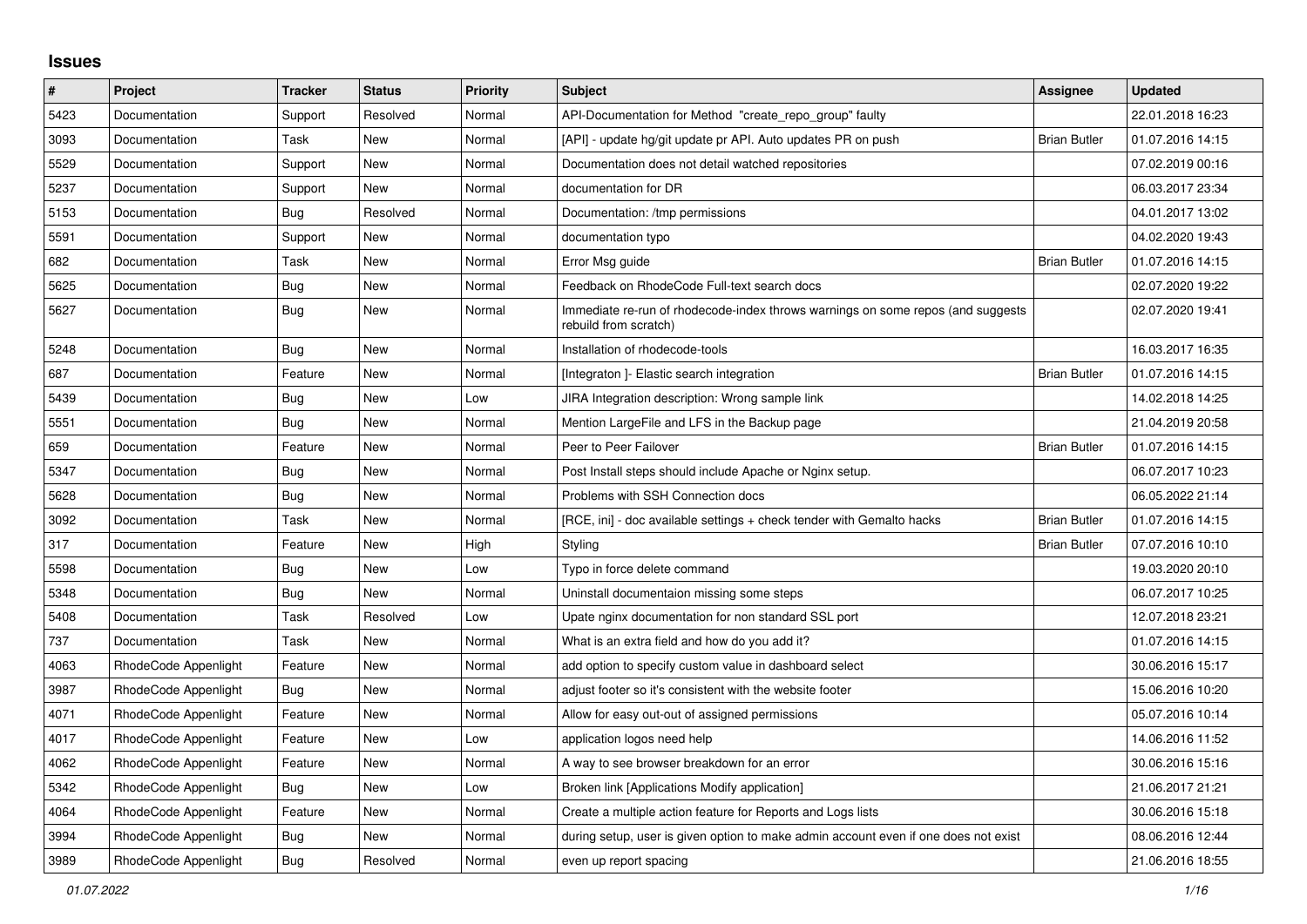| $\vert$ # | Project              | <b>Tracker</b> | <b>Status</b> | <b>Priority</b> | <b>Subject</b>                                                                                                    | Assignee                     | <b>Updated</b>   |
|-----------|----------------------|----------------|---------------|-----------------|-------------------------------------------------------------------------------------------------------------------|------------------------------|------------------|
| 4057      | RhodeCode Appenlight | Feature        | New           | Normal          | Negation option for search filter                                                                                 |                              | 30.06.2016 15:12 |
| 4056      | RhodeCode Appenlight | Feature        | New           | Normal          | Optionally allow to filter graphs per machine in dashboard                                                        |                              | 30.06.2016 15:12 |
| 4052      | RhodeCode Appenlight | Task           | New           | Normal          | release fixes                                                                                                     | Marcin Lulek                 | 29.06.2016 12:14 |
| 4060      | RhodeCode Appenlight | Feature        | New           | Normal          | Replayable requests                                                                                               |                              | 30.06.2016 15:15 |
| 3991      | RhodeCode Appenlight | <b>Bug</b>     | Resolved      | Normal          | report logs need upper margin                                                                                     |                              | 21.06.2016 18:55 |
| 4220      | RhodeCode Appenlight | Feature        | New           | Low             | Search params allow sorting of result.                                                                            |                              | 06.09.2016 16:33 |
| 4059      | RhodeCode Appenlight | Feature        | New           | Normal          | Server Monitoring                                                                                                 |                              | 30.06.2016 15:15 |
| 3990      | RhodeCode Appenlight | Bug            | <b>New</b>    | Normal          | some dashboard builder buttons are up against fields                                                              |                              | 07.06.2016 12:01 |
| 3986      | RhodeCode Appenlight | <b>Bug</b>     | New           | Normal          | table headers should be left aligned                                                                              |                              | 07.06.2016 11:53 |
| 4061      | RhodeCode Appenlight | Feature        | New           | Normal          | Timezone for applications                                                                                         |                              | 30.06.2016 15:16 |
| 5227      | RhodeCode CE/EE      | Bug            | New           | Normal          | 400 during a svn checkout, file with special chars                                                                |                              | 23.02.2017 17:43 |
| 3549      | RhodeCode CE/EE      | Bug            | Resolved      | Normal          | [4.0.0 regression], file source links use last commit id instead of current commit id                             | Marcin<br>Kuzminski<br>ןכדסן | 21.04.2016 16:10 |
| 4274      | RhodeCode CE/EE      | <b>Bug</b>     | Resolved      | Normal          | 500 error when push big objects                                                                                   |                              | 13.02.2017 19:53 |
| 5502      | RhodeCode CE/EE      | Bug            | Resolved      | High            | 500 error when using multiple custom branch permissions                                                           |                              | 07.12.2018 09:49 |
| 5639      | RhodeCode CE/EE      | Support        | New           | High            | 500 Internal Server Error   The server has either erred  after importing Database<br>from backup                  |                              | 22.11.2020 09:15 |
| 5550      | RhodeCode CE/EE      | Bug            | <b>New</b>    | Normal          | 500 Internal Server Error   The server has either erred or is incapable of performing<br>the requested operation. |                              | 18.04.2019 17:12 |
| 5218      | RhodeCode CE/EE      | Bug            | New           | Normal          | 500 when forking repository, when using special chars in password.                                                |                              | 19.02.2017 21:46 |
| 5536      | RhodeCode CE/EE      | Feature        | Resolved      | Low             | Ability to disable server-side SSH key generation                                                                 |                              | 28.02.2019 13:52 |
| 5289      | RhodeCode CE/EE      | Feature        | New           | High            | Ability to Upload/Replace a file using the UI                                                                     |                              | 22.09.2017 10:29 |
| 1457      | RhodeCode CE/EE      | Feature        | New           | Normal          | add allow permissions inheritance on repo groups                                                                  |                              | 22.09.2017 10:27 |
| 5404      | RhodeCode CE/EE      | Task           | New           | Normal          | Add an option to detach review rules when deleting an user                                                        |                              | 22.11.2017 11:23 |
| 3978      | RhodeCode CE/EE      | Feature        | New           | Normal          | Add bug tracker                                                                                                   |                              | 05.06.2016 21:20 |
| 3980      | RhodeCode CE/EE      | Feature        | New           | Normal          | Add CI engine                                                                                                     |                              | 05.06.2016 21:32 |
| 3981      | RhodeCode CE/EE      | Feature        | Resolved      | Normal          | Add cloud hosting like Gitlab, GitHub                                                                             |                              | 02.03.2020 09:14 |
| 5638      | RhodeCode CE/EE      | Feature        | <b>New</b>    | Normal          | Add "Copy full url path" button                                                                                   |                              | 05.02.2021 20:23 |
| 4191      | RhodeCode CE/EE      | Feature        | <b>New</b>    | Normal          | Add custom Image logo option to header                                                                            |                              | 22.08.2016 14:49 |
| 4182      | RhodeCode CE/EE      | Feature        | New           | Normal          | add direct link from notification to corresponding PR                                                             |                              | 19.08.2016 12:35 |
| 5641      | RhodeCode CE/EE      | Feature        | New           | Normal          | "Add draft" / (x) button usability                                                                                |                              | 30.11.2020 20:53 |
| 5611      | RhodeCode CE/EE      | Feature        | Resolved      | Normal          | Add information "is the pull request up to date?" in the PR page                                                  |                              | 03.10.2021 23:24 |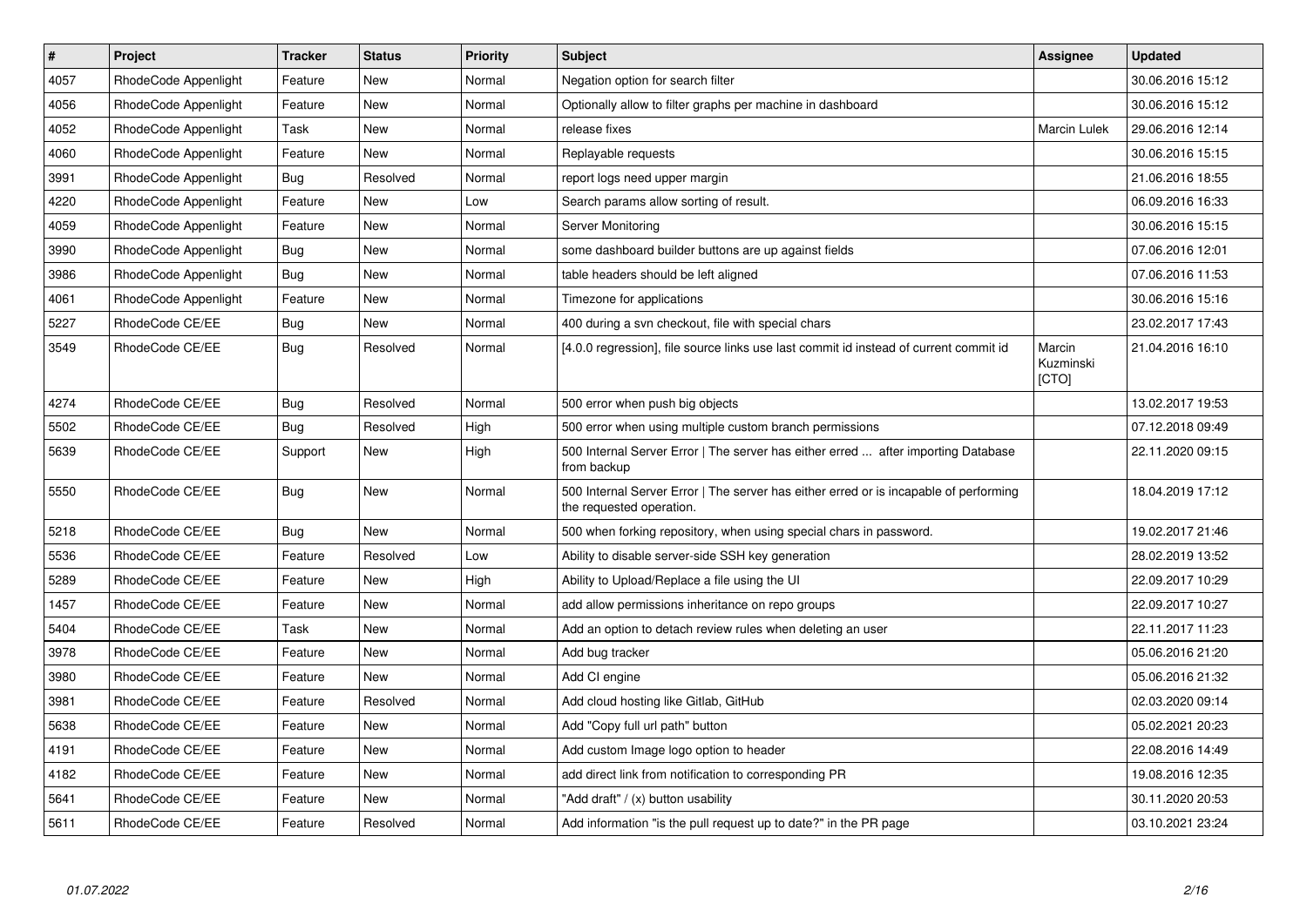| $\pmb{\#}$ | Project         | <b>Tracker</b> | <b>Status</b> | <b>Priority</b> | <b>Subject</b>                                                                                                                                                                       | Assignee                     | <b>Updated</b>   |
|------------|-----------------|----------------|---------------|-----------------|--------------------------------------------------------------------------------------------------------------------------------------------------------------------------------------|------------------------------|------------------|
| 4250       | RhodeCode CE/EE | <b>Bug</b>     | Resolved      | Normal          | Adding a reviewer into existing PR doesn't set a reason.                                                                                                                             | Marcin<br>Kuzminski<br>[CTO] | 07.10.2016 20:05 |
| 4282       | RhodeCode CE/EE | Task           | Resolved      | Normal          | Add inode limit together with disk usage                                                                                                                                             | Marcin<br>Kuzminski<br>[CTO] | 19.10.2016 12:18 |
| 3979       | RhodeCode CE/EE | Feature        | <b>New</b>    | Normal          | Add kanban board                                                                                                                                                                     |                              | 05.06.2016 21:20 |
| 5537       | RhodeCode CE/EE | Task           | Resolved      | Normal          | Add owner to create pull request API                                                                                                                                                 |                              | 28.02.2019 13:52 |
| 5405       | RhodeCode CE/EE | Bug            | New           | Normal          | Add repository from UI leads to HTTP/404                                                                                                                                             |                              | 28.11.2017 11:39 |
| 3999       | RhodeCode CE/EE | Feature        | Resolved      | Normal          | Add `send account information` to user creation page                                                                                                                                 |                              | 28.06.2016 15:22 |
| 5229       | RhodeCode CE/EE | Task           | Resolved      | Normal          | add support for https://clipboardjs.com/                                                                                                                                             |                              | 21.01.2020 02:19 |
| 5225       | RhodeCode CE/EE | Task           | Resolved      | Normal          | add tag of author/contribitor to comments                                                                                                                                            |                              | 11.05.2017 11:10 |
| 4278       | RhodeCode CE/EE | Bug            | Resolved      | Normal          | [admin] Clicking the save button in admin -> settings -> issue tracker leads to<br>exception if no patterns entered.                                                                 | Daniel D                     | 18.10.2016 13:38 |
| 5410       | RhodeCode CE/EE | <b>Bug</b>     | <b>New</b>    | Normal          | After converting to CE, we get the following error when trying to view some repos in<br>the UI: "UnicodeDecodeError: 'ascii' codec can't decode byte" (full error in<br>Description) |                              | 25.01.2018 20:45 |
| 5556       | RhodeCode CE/EE | Bug            | <b>New</b>    | Normal          | After upgrade RhodeCode Enterprise, pull request via API adds repo owner as<br>default reviewer                                                                                      |                              | 01.01.2020 13:09 |
| 4269       | RhodeCode CE/EE | Support        | Resolved      | Normal          | Allow flash messages to be permanently surpressed                                                                                                                                    | <b>Marcin Lulek</b>          | 14.10.2016 12:46 |
| 5617       | RhodeCode CE/EE | Feature        | New           | Normal          | Allow PRs to non-head bookmarks                                                                                                                                                      |                              | 20.05.2020 12:25 |
| 3364       | RhodeCode CE/EE | Support        | New           | High            | Allow Specifying the Commit Message for Pull Request Merges                                                                                                                          |                              | 17.04.2018 21:51 |
| 3373       | RhodeCode CE/EE | Feature        | <b>New</b>    | Normal          | Allow to create Bookmarks and Branches from UI                                                                                                                                       |                              | 05.04.2016 09:21 |
| 4290       | RhodeCode CE/EE | Task           | New           | Normal          | Allow to transplant the review status to merged commits                                                                                                                              |                              | 17.04.2018 21:50 |
| 3260       | RhodeCode CE/EE | Task           | New           | Normal          | api: expose get_repo_node method                                                                                                                                                     |                              | 17.03.2016 12:56 |
| 5527       | RhodeCode CE/EE | Support        | <b>New</b>    | Normal          | API: expose human readable failure reason                                                                                                                                            |                              | 30.01.2019 17:43 |
| 4677       | RhodeCode CE/EE | Support        | Resolved      | High            | API get repo refs not working?                                                                                                                                                       |                              | 19.12.2016 11:46 |
| 5201       | RhodeCode CE/EE | Task           | Resolved      | Normal          | API: implement describe-methods                                                                                                                                                      |                              | 13.02.2017 15:57 |
| 4301       | RhodeCode CE/EE | Feature        | New           | Normal          | [API] toggle force password reset in api for Idap users                                                                                                                              |                              | 28.10.2016 15:43 |
| 5510       | RhodeCode CE/EE | Bug            | New           | High            | AssertionError: unexpected parameters: user agent & hook type                                                                                                                        |                              | 31.07.2021 11:14 |
| 3334       | RhodeCode CE/EE | <b>Bug</b>     | New           | Normal          | Attempt to edit .coveragerc through the online file editor                                                                                                                           |                              | 17.03.2016 13:49 |
| 5321       | RhodeCode CE/EE | Feature        | Resolved      | Normal          | Audit logs                                                                                                                                                                           |                              | 21.06.2017 12:49 |
| 3362       | RhodeCode CE/EE | Task           | New           | Normal          | auth-plugins, indicate visually that plugin is turned on but NOT enabled                                                                                                             |                              | 22.03.2016 19:03 |
| 4252       | RhodeCode CE/EE | Support        | New           | Normal          | Backup & Recovery                                                                                                                                                                    |                              | 07.10.2016 19:47 |
| 4272       | RhodeCode CE/EE | Feature        | New           | Normal          | Better SPAM protection                                                                                                                                                               |                              | 12.10.2016 11:14 |
| 4044       | RhodeCode CE/EE | Feature        | Resolved      | Normal          | <b>Branch permissions</b>                                                                                                                                                            |                              | 30.08.2018 09:48 |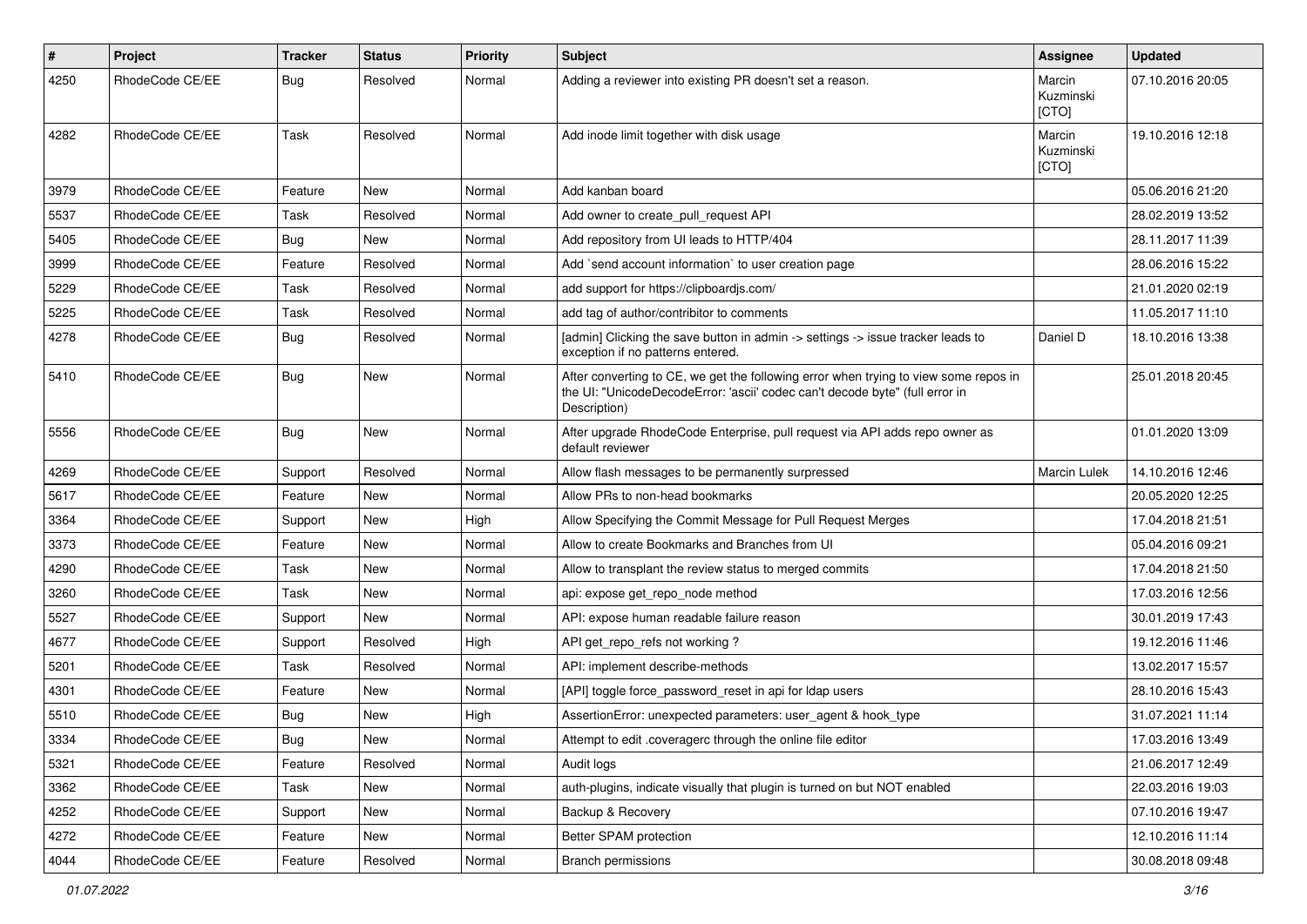| $\pmb{\#}$ | Project         | <b>Tracker</b> | <b>Status</b> | <b>Priority</b> | <b>Subject</b>                                                                                | <b>Assignee</b>              | <b>Updated</b>   |
|------------|-----------------|----------------|---------------|-----------------|-----------------------------------------------------------------------------------------------|------------------------------|------------------|
| 5587       | RhodeCode CE/EE | Bug            | Resolved      | Normal          | Broken metatags in 4.18.1                                                                     | <b>Marcin Lulek</b>          | 29.01.2020 11:46 |
| 4271       | RhodeCode CE/EE | Bug            | Resolved      | Normal          | Browsing new repository groups via SVN issue                                                  | Martin<br>Bornhold           | 19.10.2016 11:11 |
| 2882       | RhodeCode CE/EE | Feature        | New           | Normal          | Bulk comment submit                                                                           |                              | 17.03.2016 17:50 |
| 4666       | RhodeCode CE/EE | Task           | Resolved      | Normal          | Bump git and mercurial to latest versions                                                     |                              | 02.12.2016 19:01 |
| 2944       | RhodeCode CE/EE | Task           | New           | Normal          | Bump gunicorn to 19.4 version                                                                 |                              | 17.03.2016 12:58 |
| 5184       | RhodeCode CE/EE | Task           | Resolved      | Normal          | bump pyramid to 1.7.X                                                                         |                              | 06.02.2017 21:50 |
| 4283       | RhodeCode CE/EE | Task           | Resolved      | Normal          | bump whoosh to 2.7.4 release                                                                  |                              | 13.12.2016 21:08 |
| 5504       | RhodeCode CE/EE | Feature        | New           | Normal          | Buttons to copy commit hash and to expand the commit message in the repo<br>summary view      |                              | 26.10.2018 00:59 |
| 5516       | RhodeCode CE/EE | Support        | Resolved      | High            | Cannot log into RhodeCode                                                                     | Thierry<br>Wynsdau           | 28.05.2020 20:28 |
| 5524       | RhodeCode CE/EE | <b>Bug</b>     | <b>New</b>    | High            | Cannot log into RhodeCode anymore                                                             |                              | 15.01.2019 17:08 |
| 5605       | RhodeCode CE/EE | Bug            | Resolved      | Normal          | Cannot set subversion compatibility to 1.10                                                   |                              | 30.03.2020 17:27 |
| 3239       | RhodeCode CE/EE | Task           | Resolved      | Normal          | Catch all route for repo page or repo group page is always executing checks for<br>every page |                              | 21.04.2016 11:30 |
| 4219       | RhodeCode CE/EE | Feature        | Resolved      | Normal          | [ce, ee] Add mandatory reviewers for pull requests                                            | Marcin<br>Kuzminski<br>[CTO] | 20.06.2017 15:23 |
| 4163       | RhodeCode CE/EE | Task           | <b>New</b>    | Normal          | [ce, ee] celery refactor + upgrade                                                            |                              | 15.08.2016 12:32 |
| 4289       | RhodeCode CE/EE | Task           | New           | Low             | [ce, ee] clean up pygments lexer functions + handling                                         | Daniel D                     | 21.10.2016 14:44 |
| 4147       | RhodeCode CE/EE | Task           | New           | Normal          | [ce, ee, docs] Events documentation                                                           | Daniel D                     | 15.08.2016 12:33 |
| 4197       | RhodeCode CE/EE | Task           | New           | Normal          | [ce, ee] get list of users with their permissions to a repository                             | Daniel D                     | 22.09.2017 10:30 |
| 4211       | RhodeCode CE/EE | Feature        | Resolved      | Normal          | [ce, ee] increase webhook flexibility                                                         | Marcin<br>Kuzminski<br>[CTO] | 20.06.2022 10:55 |
| 4267       | RhodeCode CE/EE | Feature        | Resolved      | Normal          | [ce, ee] jira tracker integration wildcard project key support                                | Daniel D                     | 10.10.2016 20:13 |
| 4040       | RhodeCode CE/EE | Bug            | New           | Low             | [ce, ee] logout when logged out causes 403 Cross-site request forgery detected                |                              | 23.06.2016 13:40 |
| 4173       | RhodeCode CE/EE | Bug            | Resolved      | Urgent          | [ce, ee] mysql recycle pool timeout not working                                               | Daniel D                     | 16.08.2016 22:02 |
| 4232       | RhodeCode CE/EE | Feature        | New           | Normal          | [ce, ee, pr, compare] redo diffs, support side by side diffs, html diffs                      | Daniel D                     | 25.10.2016 15:40 |
| 4091       | RhodeCode CE/EE | <b>Bug</b>     | Resolved      | Normal          | [ce, ee] Redmine integration blocks for 30 seconds if redmine server not available            | Daniel D                     | 15.07.2016 12:26 |
| 4092       | RhodeCode CE/EE | Bug            | Feedback      | Normal          | [ce, ee] Redmine/JIRA integrations - smart commits                                            | Daniel D                     | 21.07.2016 12:59 |
| 4179       | RhodeCode CE/EE | Task           | New           | Normal          | [ce, ee] refine perms summary list                                                            | Daniel D                     | 14.09.2016 12:09 |
| 4175       | RhodeCode CE/EE | Feature        | Resolved      | Normal          | [ce, ee] repo group integrations                                                              | Daniel D                     | 16.08.2016 20:00 |
| 4225       | RhodeCode CE/EE | Feature        | Resolved      | Normal          | [ce, ee] repo group integrations cascade to child repo groups                                 | Daniel D                     | 14.09.2016 11:12 |
| 4110       | RhodeCode CE/EE | <b>Bug</b>     | In Progress   | Normal          | [ce, ee] repos can be named _admin, _static                                                   | Daniel D                     | 20.07.2016 19:51 |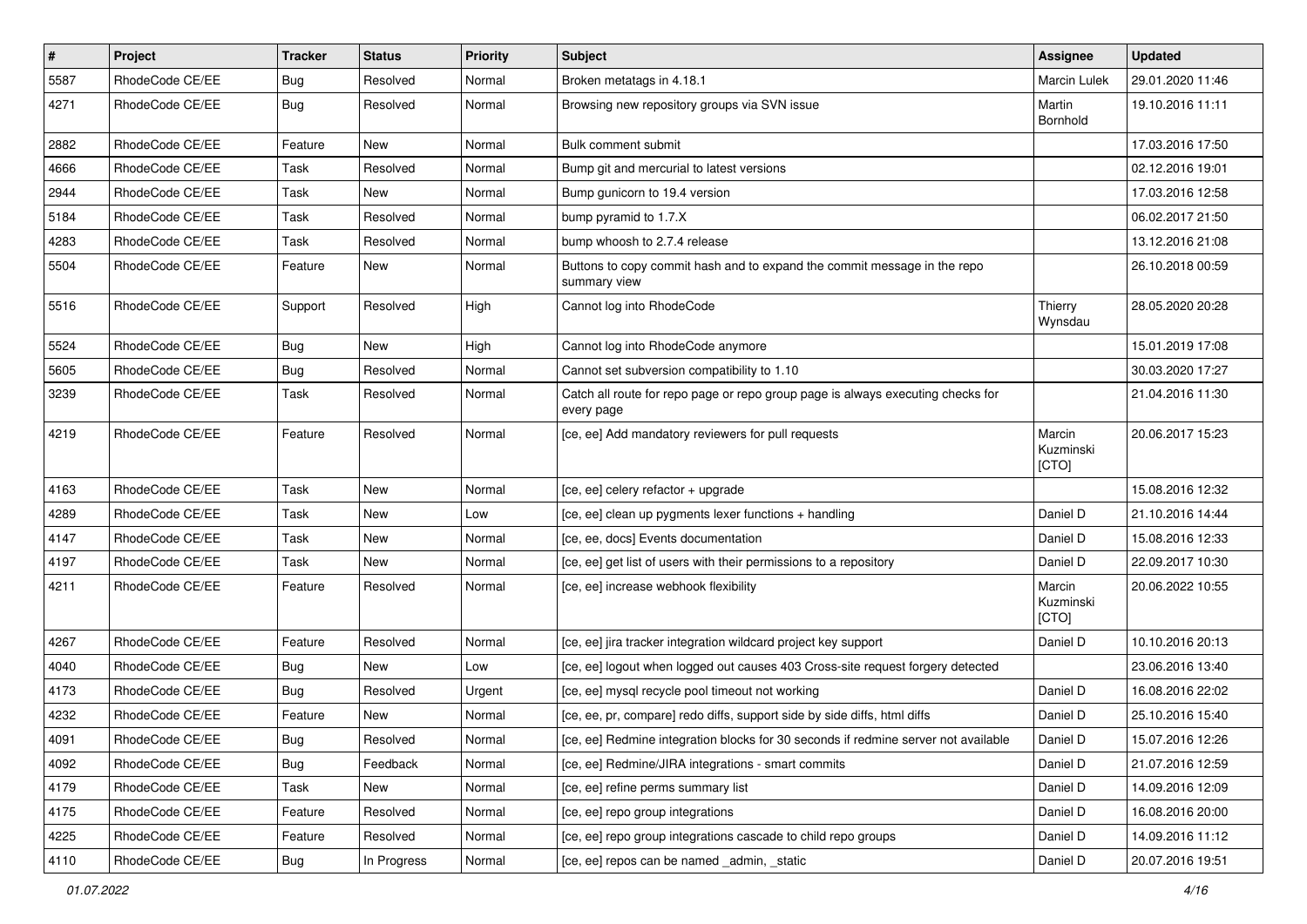| $\vert$ # | Project         | <b>Tracker</b> | <b>Status</b> | <b>Priority</b> | <b>Subject</b>                                                                                        | Assignee                     | <b>Updated</b>   |
|-----------|-----------------|----------------|---------------|-----------------|-------------------------------------------------------------------------------------------------------|------------------------------|------------------|
| 4121      | RhodeCode CE/EE | Bug            | Resolved      | Normal          | [ce, ee] server announcement has extra margin                                                         | Lisa Quatmann                | 26.09.2016 14:00 |
| 4192      | RhodeCode CE/EE | Feature        | Resolved      | Normal          | [ce, ee] slack/hipchat integrations group commits by branch pushed                                    |                              | 09.09.2016 19:01 |
| 4208      | RhodeCode CE/EE | Bug            | New           | Normal          | [ce, ee] test errors get hidden by error page                                                         | Daniel D                     | 14.09.2016 12:00 |
| 3950      | RhodeCode CE/EE | Bug            | Resolved      | Normal          | [ce, ee] trying to merge pr against a deleted branch/bookmark breaks the pr page                      | Martin<br>Bornhold           | 27.10.2016 16:12 |
| 4288      | RhodeCode CE/EE | Task           | Resolved      | Normal          | [ce, ee] unify controllers that use diffs                                                             | Daniel D                     | 02.08.2017 11:41 |
| 4154      | RhodeCode CE/EE | Bug            | New           | Low             | [ce, ee] user register via github captcha                                                             |                              | 05.08.2016 22:51 |
| 4256      | RhodeCode CE/EE | Bug            | <b>New</b>    | Normal          | [ce, ee, ux] Source code highlight colors conflict with red/green inserted/deleted<br>blocks          | Daniel D                     | 03.10.2016 05:00 |
| 4246      | RhodeCode CE/EE | Task           | New           | Normal          | [ce, ee, vcs, git] add tests for annotated git tags                                                   | Daniel D                     | 13.02.2018 18:03 |
| 3454      | RhodeCode CE/EE | Task           | Feedback      | Normal          | [ce/ee] visually differentiate the two editions                                                       | Marcin<br>Kuzminski<br>[CTO] | 10.08.2016 03:30 |
| 3963      | RhodeCode CE/EE | Bug            | New           | Normal          | [ce] Getting a newly added repo via remap/rescan via api gives no data                                |                              | 27.05.2016 05:02 |
| 4120      | RhodeCode CE/EE | Task           | New           | Normal          | [ce] replace get_repo_nodes api                                                                       | Daniel D                     | 17.04.2018 21:49 |
| 4166      | RhodeCode CE/EE | Bug            | Resolved      | Urgent          | [ce] Rhodecode crashing after MySQL error                                                             |                              | 23.08.2016 23:35 |
| 3956      | RhodeCode CE/EE | Bug            | New           | Normal          | [ce] - svn commit with all 'None' properties (author, message, etc.)                                  |                              | 23.05.2016 17:22 |
| 3971      | RhodeCode CE/EE | Bug            | Resolved      | Normal          | [ce, vcs] Merge requests/Pull requests failing due to rebase problem                                  | Johannes<br>Bornhold         | 19.07.2016 15:54 |
| 5600      | RhodeCode CE/EE | Feature        | New           | Normal          | Change default repository landing page                                                                |                              | 27.01.2021 01:04 |
| 5609      | RhodeCode CE/EE | Support        | Resolved      | Normal          | Change git diff algorithm                                                                             |                              | 31.03.2020 22:08 |
| 5187      | RhodeCode CE/EE | Feature        | Resolved      | Normal          | changelog dynamic loading of commits                                                                  |                              | 12.06.2018 12:31 |
| 5490      | RhodeCode CE/EE | <b>Bug</b>     | Resolved      | Normal          | Changes to repo group permissions via API are not audit logged                                        |                              | 28.02.2019 13:52 |
| 5461      | RhodeCode CE/EE | Bug            | Resolved      | Normal          | Changes to user group permissions via API are not audit logged                                        |                              | 30.08.2018 09:47 |
| 5631      | RhodeCode CE/EE | Feature        | New           | Normal          | Change target of PR                                                                                   |                              | 31.07.2020 17:05 |
| 5482      | RhodeCode CE/EE | Bug            | Resolved      | Normal          | Changing a repo's 'Remote pull uri' in its Settings fails with 'No repo type specified'               |                              | 31.10.2018 08:37 |
| 5560      | RhodeCode CE/EE | Bug            | Resolved      | High            | Check all permission API function to flush caches for auth perms                                      |                              | 08.06.2021 23:56 |
| 5468      | RhodeCode CE/EE | Support        | New           | Normal          | Check logic for updating last commit for repository groups                                            |                              | 30.08.2018 09:47 |
| 4140      | RhodeCode CE/EE | Task           | Resolved      | Normal          | Check middleware chain status, and Verify that special middleware is catching<br>exceptions correctly |                              | 23.08.2016 12:13 |
| 1404      | RhodeCode CE/EE | Bug            | Resolved      | Normal          | clone of really huge git repo (4gb) causes pyro to explode                                            |                              | 07.02.2017 14:52 |
| 5637      | RhodeCode CE/EE | Feature        | New           | Normal          | Clone URL templates - add per repository/namespace                                                    |                              | 29.10.2020 09:38 |
| 5603      | RhodeCode CE/EE | Feature        | Resolved      | Normal          | Code search - highlight matching search terms                                                         |                              | 30.03.2020 11:16 |
| 5654      | RhodeCode CE/EE | Bug            | New           | Normal          | Comment formatting broken when containing $@$ in a code block                                         |                              | 24.02.2021 12:10 |
| 148       | RhodeCode CE/EE | Feature        | New           | Normal          | [comments] Add per file and multiline comments in a changeset                                         |                              | 25.05.2016 10:20 |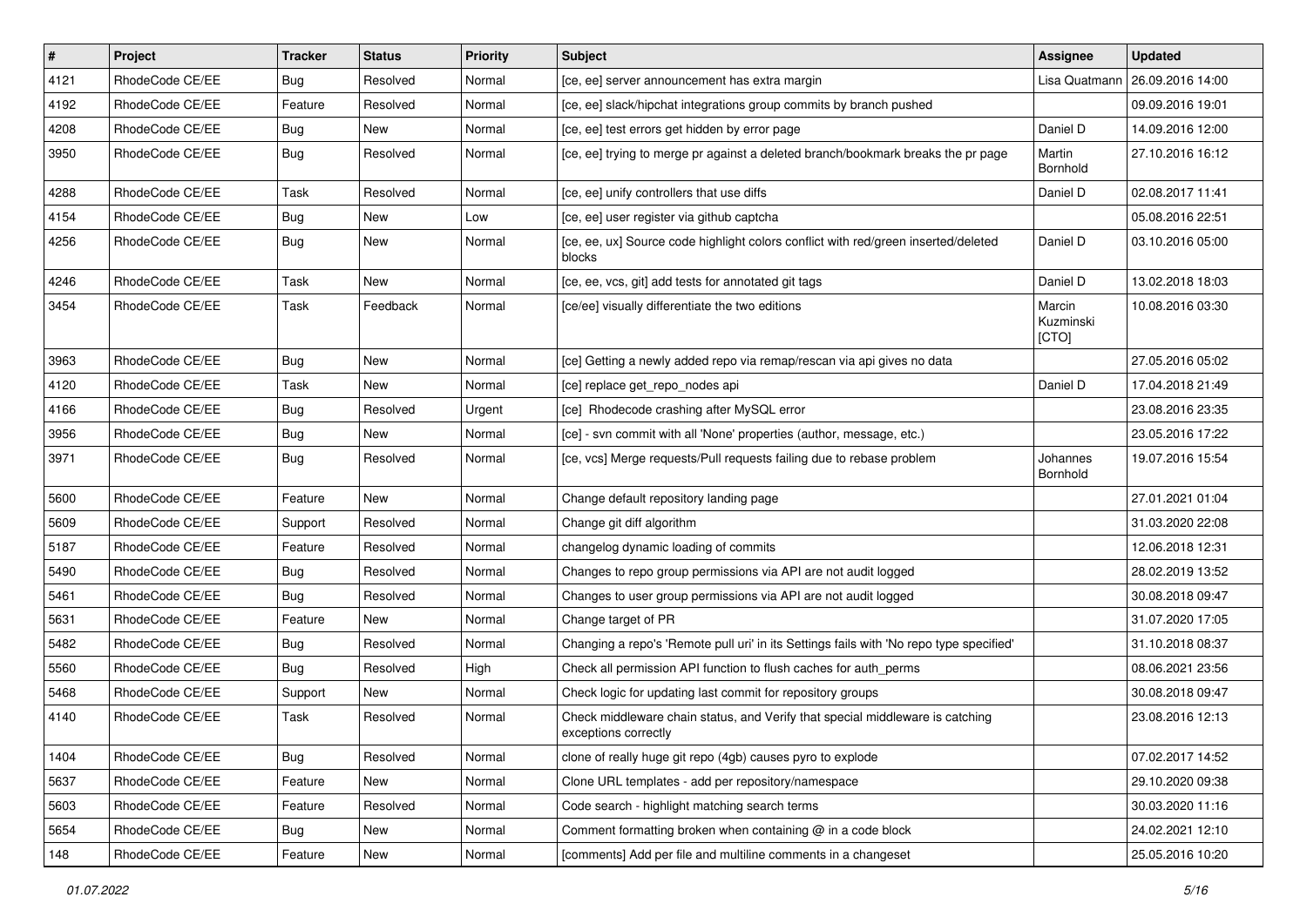| $\pmb{\#}$ | Project         | <b>Tracker</b> | <b>Status</b> | <b>Priority</b> | <b>Subject</b>                                                        | <b>Assignee</b>              | <b>Updated</b>   |
|------------|-----------------|----------------|---------------|-----------------|-----------------------------------------------------------------------|------------------------------|------------------|
| 5273       | RhodeCode CE/EE | Feature        | New           | Normal          | Comment status                                                        |                              | 07.04.2017 13:10 |
| 5270       | RhodeCode CE/EE | Task           | New           | Normal          | Comments updates                                                      | Bartłomiej<br>Wołyńczyk      | 17.04.2018 21:51 |
| 5371       | RhodeCode CE/EE | Bug            | New           | Normal          | Comment times in Pull Requests are off by 1 day                       |                              | 10.04.2018 15:11 |
| 5558       | RhodeCode CE/EE | Bug            | Resolved      | Low             | Commit compare window covers text                                     |                              | 08.07.2019 18:12 |
| 4222       | RhodeCode CE/EE | Feature        | New           | Normal          | Configurable detection of READMEs                                     |                              | 09.09.2016 10:05 |
| 5557       | RhodeCode CE/EE | Bug            | Resolved      | Normal          | Consider removing slashes from the RSS feed names                     |                              | 31.10.2019 19:54 |
| 4245       | RhodeCode CE/EE | Task           | Resolved      | Normal          | Convert control command to use http mode by default                   | Marcin<br>Kuzminski<br>[CTO] | 14.10.2016 16:13 |
| 5602       | RhodeCode CE/EE | Feature        | Resolved      | Normal          | Copy full path only copies partial                                    | Daniel D                     | 30.03.2020 16:04 |
| 5612       | RhodeCode CE/EE | Bug            | New           | Low             | CPU cores getting maxed out by VCSServer on Repository Size request   |                              | 03.10.2021 23:25 |
| 5462       | RhodeCode CE/EE | Bug            | New           | Normal          | create_repo api fails with celery enabled                             |                              | 10.07.2018 17:49 |
| 5623       | RhodeCode CE/EE | Bug            | Resolved      | Normal          | Credentials for remote repository URL leaking in Repository Header    |                              | 22.07.2020 00:47 |
| 5594       | RhodeCode CE/EE | Bug            | Resolved      | Normal          | Credentials in Repository Settings for Pull requests are exposed      |                              | 28.05.2020 20:25 |
| 4251       | RhodeCode CE/EE | Task           | Feedback      | High            | [customer] Pull request with subrepos                                 | Martin<br>Bornhold           | 10.11.2016 17:52 |
| 5496       | RhodeCode CE/EE | Support        | <b>New</b>    | Normal          | database migration 4.11.6 mysql to 4.12.4 postgres                    |                              | 27.08.2018 21:17 |
| 5679       | RhodeCode CE/EE | Bug            | New           | Normal          | Data directory continues to grow until it fills disk partition        |                              | 25.04.2022 11:42 |
| 4155       | RhodeCode CE/EE | Bug            | Resolved      | Low             | Date of Last Change is not displayed correctly                        | Marcin<br>Kuzminski<br>[CTO] | 21.01.2020 02:20 |
| 5601       | RhodeCode CE/EE | Feature        | Resolved      | Normal          | Default navigation should be by branch name not commit id             |                              | 04.06.2020 23:51 |
| 4238       | RhodeCode CE/EE | Task           | Resolved      | Normal          | default reviewers updates                                             | Daniel D                     | 06.10.2016 14:26 |
| 2744       | RhodeCode CE/EE | Task           | Resolved      | Normal          | Deprecating Internet Explorer                                         |                              | 06.07.2016 12:04 |
| 3440       | RhodeCode CE/EE | Feature        | New           | Normal          | [design, ux] mock-up user interface for adding a branch/bookmark      |                              | 05.04.2016 09:21 |
| 4183       | RhodeCode CE/EE | Feature        | Resolved      | Normal          | Different roles for PR reviewers                                      | Daniel D                     | 12.10.2020 23:13 |
| 4311       | RhodeCode CE/EE | Task           | Resolved      | Normal          | Diffs feedback                                                        | Daniel D                     | 26.11.2016 14:10 |
| 5629       | RhodeCode CE/EE | Bug            | New           | Normal          | Diff truncated on small files                                         |                              | 21.07.2020 08:58 |
| 3556       | RhodeCode CE/EE | Task           | Resolved      | Normal          | Disable and rename initial repo scan flag                             | Marcin<br>Kuzminski<br>[CTO] | 22.04.2016 14:33 |
| 4669       | RhodeCode CE/EE | Task           | New           | Normal          | disable pytest sugar on nix-build                                     |                              | 01.12.2016 12:52 |
| 4675       | RhodeCode CE/EE | Bug            | Resolved      | Normal          | Disk free inodes are displayed incorrectly                            |                              | 13.12.2016 22:41 |
| 4224       | RhodeCode CE/EE | <b>Bug</b>     | Resolved      | Normal          | [docs] update docs re: removing old instances when switching editions | Lisa Quatmann                | 11.10.2016 15:36 |
| 3382       | RhodeCode CE/EE | <b>Bug</b>     | New           | Normal          | download superrepo with subrepos                                      |                              | 25.03.2016 01:30 |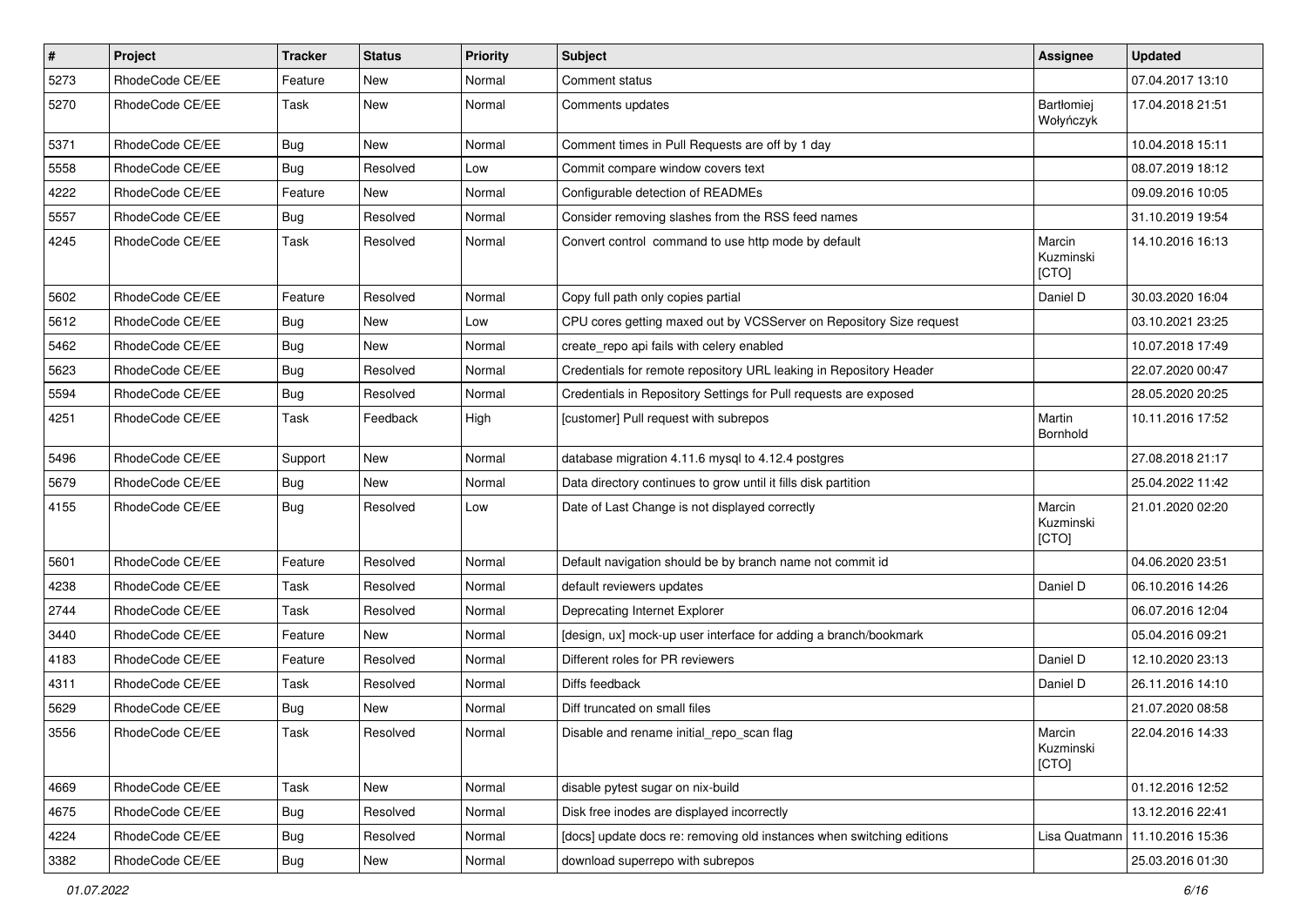| $\pmb{\#}$ | Project         | <b>Tracker</b> | <b>Status</b> | <b>Priority</b> | <b>Subject</b>                                                                                                     | Assignee                       | <b>Updated</b>   |
|------------|-----------------|----------------|---------------|-----------------|--------------------------------------------------------------------------------------------------------------------|--------------------------------|------------------|
| 3351       | RhodeCode CE/EE | Bug            | New           | Normal          | Duplicate IP whitelist entry shows error flash                                                                     |                                | 21.03.2016 15:54 |
| 4074       | RhodeCode CE/EE | Feature        | <b>New</b>    | Normal          | Edit review comment                                                                                                | <b>Bartłomiej</b><br>Wołyńczyk | 17.04.2018 21:51 |
| 4296       | RhodeCode CE/EE | Bug            | Resolved      | Normal          | [ee] Can not create pull requests with reviewers.                                                                  | Daniel D                       | 07.11.2016 21:17 |
| 4268       | RhodeCode CE/EE | Bug            | Resolved      | High            | [ee] default reviewers from changed lines is returning wrong values                                                | Daniel D                       | 06.10.2016 14:35 |
| 4116       | RhodeCode CE/EE | Bug            | New           | High            | [ee] Starting EE or running paster commands like setup-rhodecode does not work<br>without setting LC_ALL properly. |                                | 18.08.2016 21:03 |
| 5469       | RhodeCode CE/EE | Feature        | Resolved      | Normal          | elastisearch > 2.x not supported?                                                                                  |                                | 21.01.2020 02:19 |
| 5381       | RhodeCode CE/EE | Bug            | Resolved      | Normal          | Email integration changeset links invalid                                                                          |                                | 06.09.2017 12:29 |
| 5530       | RhodeCode CE/EE | Bug            | Resolved      | Normal          | Email integration has incorrect url                                                                                |                                | 09.02.2019 10:33 |
| 5304       | RhodeCode CE/EE | Bug            | Resolved      | Normal          | Email template not correct                                                                                         |                                | 31.10.2018 08:36 |
| 4213       | RhodeCode CE/EE | Feature        | New           | High            | Embed PostgreSQL database                                                                                          | Marcin<br>Kuzminski<br>[CTO]   | 03.09.2016 23:45 |
| 5528       | RhodeCode CE/EE | Bug            | Resolved      | High            | Empty Unicode file causes the PR to return HTTP 500                                                                |                                | 28.02.2019 13:52 |
| 4237       | RhodeCode CE/EE | Task           | Resolved      | Normal          | Enable HTTP support                                                                                                | Martin<br>Bornhold             | 12.10.2016 11:51 |
| 5265       | RhodeCode CE/EE | Task           | Resolved      | Normal          | Enable phases support                                                                                              |                                | 11.05.2017 11:10 |
| 4036       | RhodeCode CE/EE | <b>Bug</b>     | Resolved      | Normal          | encrypted clone uri can throw unicodeerror after key change                                                        | Marcin<br>Kuzminski<br>[CTO]   | 27.06.2016 19:38 |
| 4266       | RhodeCode CE/EE | Bug            | Resolved      | Normal          | Error 500 on integrations page after setting up Webhook                                                            |                                | 17.10.2016 15:35 |
| 5567       | RhodeCode CE/EE | Bug            | Resolved      | High            | Error after PR was updated                                                                                         |                                | 20.01.2020 10:04 |
| 5499       | RhodeCode CE/EE | Support        | <b>New</b>    | Normal          | ERROR [celery.worker.consumer.consumer] consumer: Cannot connect                                                   |                                | 11.09.2018 08:39 |
| 4206       | RhodeCode CE/EE | Bug            | Resolved      | High            | Error creating SVN groups                                                                                          |                                | 15.09.2016 13:24 |
| 5656       | RhodeCode CE/EE | Bug            | Resolved      | Normal          | Error for branch permission page                                                                                   |                                | 30.04.2021 08:53 |
| 5657       | RhodeCode CE/EE | Bug            | New           | Normal          | Error in maintenance page                                                                                          |                                | 30.03.2021 15:09 |
| 5376       | RhodeCode CE/EE | <b>Bug</b>     | Resolved      | Normal          | error: pretxnchangegroup.acl hook failed: acl: user "" denied on branch "default"                                  |                                | 16.08.2017 19:45 |
| 5444       | RhodeCode CE/EE | Bug            | Resolved      | Normal          | Error while creating a pull request on a Mercurial repository                                                      |                                | 17.04.2018 22:29 |
| 4259       | RhodeCode CE/EE | Task           | Resolved      | Low             | Events, create post-create-user event                                                                              | Daniel D                       | 30.01.2017 20:11 |
| 5553       | RhodeCode CE/EE | <b>Bug</b>     | New           | Normal          | Exceptions Tracker - Exception ID: 140095575901360 after upgrade to the lastes<br>version                          | Thierry<br>Wynsdau             | 10.07.2019 10:33 |
| 5546       | RhodeCode CE/EE | Support        | Resolved      | Normal          | experiments with mercurial 4.9                                                                                     |                                | 26.03.2019 09:23 |
| 3486       | RhodeCode CE/EE | Feature        | <b>New</b>    | Normal          | expose origin of permission in perm dict for users                                                                 |                                | 06.06.2016 10:54 |
| 5581       | RhodeCode CE/EE | Feature        | Resolved      | Normal          | expose `send_email` option in the HTTP API, for `comment_commit` and<br>`comment_pull_request`                     | Daniel D                       | 29.01.2020 11:46 |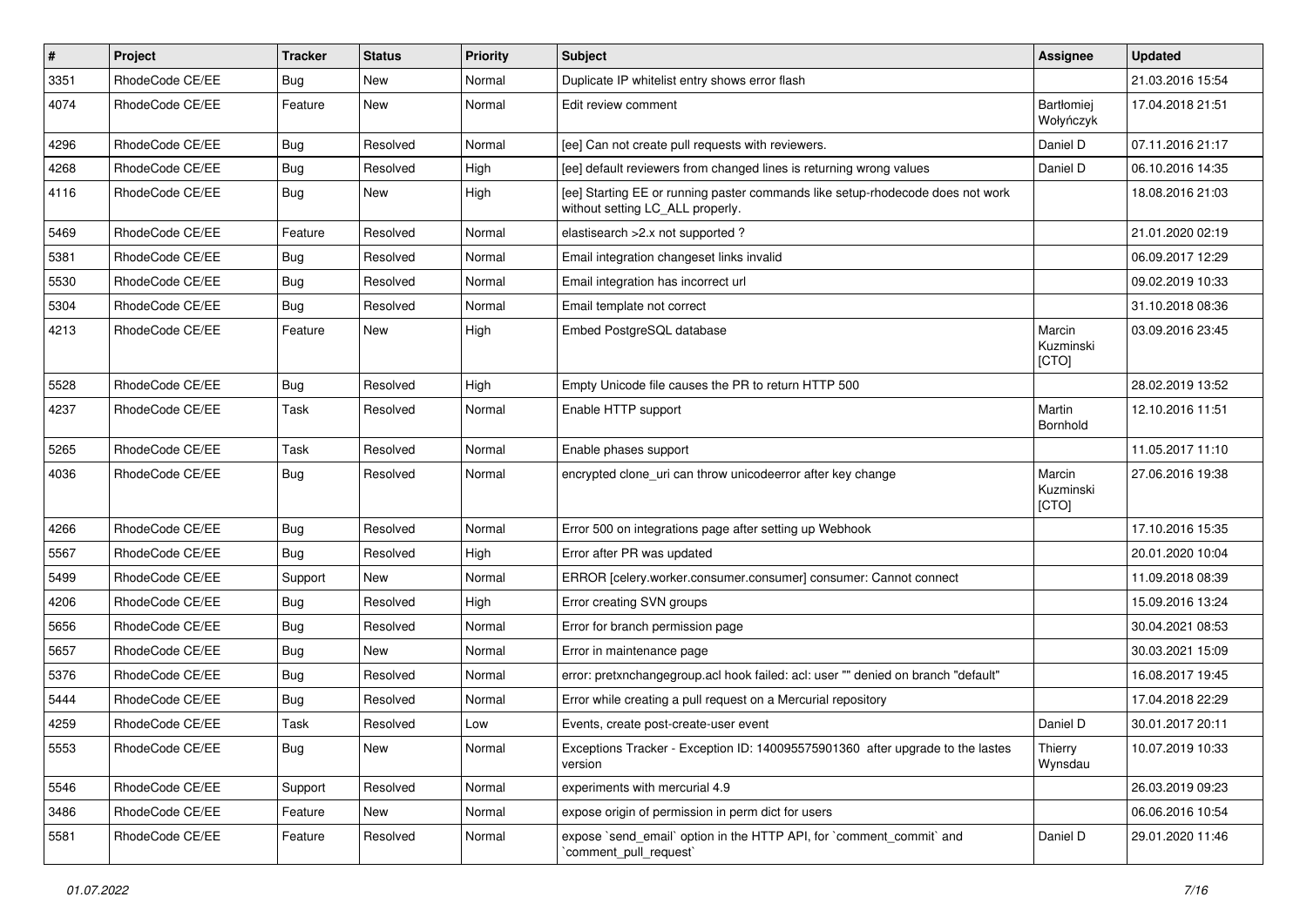| #    | Project         | <b>Tracker</b> | <b>Status</b> | <b>Priority</b> | <b>Subject</b>                                                                                       | <b>Assignee</b>              | <b>Updated</b>                   |
|------|-----------------|----------------|---------------|-----------------|------------------------------------------------------------------------------------------------------|------------------------------|----------------------------------|
| 3472 | RhodeCode CE/EE | Feature        | <b>New</b>    | Normal          | Expose unified hooks that can be used in SSH backend                                                 |                              | 14.04.2016 17:54                 |
| 5653 | RhodeCode CE/EE | Feature        | <b>New</b>    | Normal          | Extend SSH clone to support cloning by repo id.                                                      | Marcin<br>Kuzminski<br>[CTO] | 17.02.2021 12:58                 |
| 3377 | RhodeCode CE/EE | Task           | <b>New</b>    | Normal          | extra fields types extensions                                                                        |                              | 24.03.2016 15:23                 |
| 4035 | RhodeCode CE/EE | Bug            | In Progress   | Normal          | failed to create whoosh index                                                                        | Marcin<br>Kuzminski<br>[CTO] | 06.07.2016 00:04                 |
| 5503 | RhodeCode CE/EE | Support        | New           | Normal          | failed to upgrade to 4.13.3                                                                          |                              | 06.11.2018 18:28                 |
| 5613 | RhodeCode CE/EE | Feature        | <b>New</b>    | Low             | Feature Request: Issue tracker link in new tab/window                                                |                              | 03.10.2021 23:25                 |
| 4045 | RhodeCode CE/EE | Task           | New           | Normal          | File permissions                                                                                     |                              | 17.04.2018 21:49                 |
| 5610 | RhodeCode CE/EE | Bug            | Resolved      | Normal          | Files navigation looses the at= <name> marker</name>                                                 | Daniel D                     | 03.10.2021 23:23                 |
| 4109 | RhodeCode CE/EE | Bug            | <b>New</b>    | Normal          | [files] The "switch to commit" widget is broken after using browser back button                      |                              | 17.04.2018 21:50                 |
| 5575 | RhodeCode CE/EE | Bug            | Resolved      | Low             | Filtering username containing '-' does not work in Admin audit log panel                             |                              | 20.01.2020 10:04                 |
| 4184 | RhodeCode CE/EE | Bug            | Resolved      | High            | fix content INT overflow bug                                                                         | Marcin<br>Kuzminski<br>[CTO] | 23.08.2016 10:31                 |
| 4281 | RhodeCode CE/EE | Task           | Resolved      | Normal          | Fix docs on To `increase database performance`                                                       | Marcin<br>Kuzminski<br>[CTO] | 18.10.2016 16:39                 |
| 5213 | RhodeCode CE/EE | Bug            | Resolved      | Normal          | Fixing Apache Proxy timeout issues                                                                   |                              | 14.02.2017 09:44                 |
| 4254 | RhodeCode CE/EE | Bug            | Resolved      | Normal          | [frontend] 500 Internal Server Error with i18n-ed pages                                              | Lisa Quatmann                | 30.09.2016 14:38                 |
| 3488 | RhodeCode CE/EE | Bug            | Resolved      | Normal          | [frontend, styling] update icon font                                                                 |                              | Lisa Quatmann   04.10.2016 13:27 |
| 4277 | RhodeCode CE/EE | Bug            | Resolved      | Normal          | [frontend] System info page does not work correctly in safari.                                       | Martin<br>Bornhold           | 04.11.2016 12:08                 |
| 5662 | RhodeCode CE/EE | Bug            | <b>New</b>    | Normal          | Full text search not working due to crash in whoosh                                                  |                              | 07.06.2022 08:31                 |
| 4203 | RhodeCode CE/EE | Task           | Resolved      | Normal          | Get rid of svn.proxy.parent_path_root, and replace it with reading storage location<br>from Database | Martin<br>Bornhold           | 22.09.2016 14:31                 |
| 5618 | RhodeCode CE/EE | Support        | <b>New</b>    | Normal          | Getting HTTP 502 Bad Gateway when trying to push (or clone) on a slow network                        |                              | 27.05.2020 21:56                 |
| 5513 | RhodeCode CE/EE | Bug            | Resolved      | High            | Gist: GitHub flavoured markdown gist creation fails                                                  |                              | 07.07.2019 22:21                 |
| 4243 | RhodeCode CE/EE | Support        | Resolved      | High            | Gist visibility update?                                                                              | Martin<br>Bornhold           | 27.09.2016 06:40                 |
| 4273 | RhodeCode CE/EE | Bug            | Resolved      | Urgent          | GIT executable not seen by vcsserver                                                                 | Martin<br>Bornhold           | 13.10.2016 15:45                 |
| 5257 | RhodeCode CE/EE | <b>Bug</b>     | New           | Normal          | Git repository with big binary file provokes error and strange behavior/memory leak<br>of RH.        | Marcin<br>Kuzminski<br>[CTO] | 23.03.2017 22:02                 |
| 4223 | RhodeCode CE/EE | <b>Bug</b>     | Resolved      | High            | [git, tags] annotated tags not appearing in UI                                                       | Daniel D                     | 12.09.2016 06:12                 |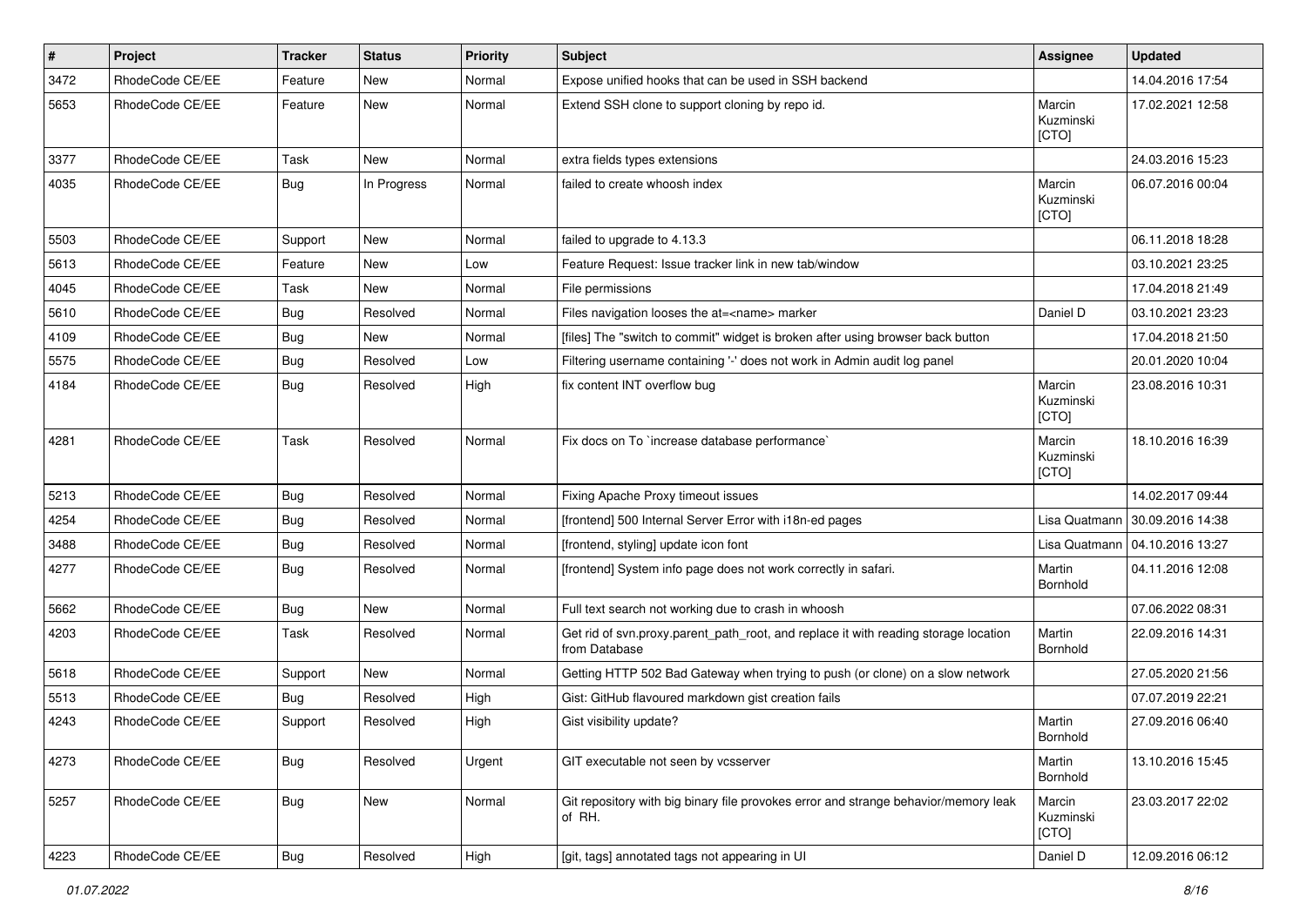| $\pmb{\#}$ | <b>Project</b>  | <b>Tracker</b> | <b>Status</b> | <b>Priority</b> | <b>Subject</b>                                                                          | Assignee                     | <b>Updated</b>   |
|------------|-----------------|----------------|---------------|-----------------|-----------------------------------------------------------------------------------------|------------------------------|------------------|
| 5489       | RhodeCode CE/EE | Bug            | Resolved      | High            | grant_user_permission_to_repo_group API call fails to set permissions on child<br>repos |                              | 11.07.2018 09:57 |
| 5595       | RhodeCode CE/EE | Feature        | <b>New</b>    | Normal          | Group code review mail notification                                                     |                              | 03.03.2020 10:17 |
| 5574       | RhodeCode CE/EE | Feature        | Resolved      | Normal          | hg: Information for external hooks                                                      |                              | 30.07.2020 15:40 |
| 5497       | RhodeCode CE/EE | Support        | <b>New</b>    | Normal          | hg push hangs                                                                           |                              | 30.08.2018 22:15 |
| 5576       | RhodeCode CE/EE | Bug            | Resolved      | High            | Hosting many repositories                                                               | <b>Craig Fairhurst</b>       | 12.02.2020 12:55 |
| 5375       | RhodeCode CE/EE | Support        | Resolved      | Normal          | How do I configure "Go to" to just search repository names?                             |                              | 16.08.2017 18:00 |
| 5500       | RhodeCode CE/EE | Bug            | New           | Normal          | How to enable/set "RC_SKIP_HOOKS" to disable svn hooks?                                 |                              | 02.10.2018 07:45 |
| 5554       | RhodeCode CE/EE | Support        | Resolved      | Normal          | How to increase number of commits shown in pagination on dashboard and<br>changelog     |                              | 21.01.2020 02:08 |
| 5255       | RhodeCode CE/EE | Support        | New           | Normal          | I can't access issues created by me from mail                                           |                              | 04.04.2017 11:28 |
| 1131       | RhodeCode CE/EE | Feature        | Resolved      | Normal          | Implement default reviewers for code review                                             | Daniel D                     | 21.09.2016 18:28 |
| 4193       | RhodeCode CE/EE | Feature        | In Progress   | Normal          | Improve Filter Functionality in the Change Log                                          | Marcin<br>Kuzminski<br>[CTO] | 22.09.2017 10:25 |
| 5680       | RhodeCode CE/EE | Bug            | New           | High            | Inconsistent timezone display                                                           |                              | 20.04.2022 14:15 |
| 5386       | RhodeCode CE/EE | Task           | Resolved      | Normal          | Increase security for Email Change                                                      | Marcin<br>Kuzminski<br>[CTO] | 17.02.2018 17:29 |
| 5548       | RhodeCode CE/EE | Feature        | New           | Normal          | Initial Search API                                                                      | Peter Colledge               | 07.07.2019 22:21 |
| 5630       | RhodeCode CE/EE | Bug            | <b>New</b>    | Normal          | Inline comments do not follow the line of code                                          |                              | 21.07.2020 11:25 |
| 5406       | RhodeCode CE/EE | Bug            | <b>New</b>    | Normal          | <b>Installer Fails</b>                                                                  |                              | 01.12.2017 11:52 |
| 4181       | RhodeCode CE/EE | Task           | Resolved      | Normal          | Integrations: allow root repos only integrations                                        | Daniel D                     | 31.08.2016 17:44 |
| 4157       | RhodeCode CE/EE | Feature        | New           | Normal          | [integrations] Integrate with industry standard SW development tools                    | Daniel D                     | 08.08.2016 12:55 |
| 4180       | RhodeCode CE/EE | Task           | Resolved      | Normal          | integrations: possible limit the updates sent                                           | Daniel D                     | 22.08.2016 12:22 |
| 4285       | RhodeCode CE/EE | Bug            | <b>New</b>    | Normal          | Intermittent error while trying to create or fork a repository                          |                              | 17.10.2016 22:42 |
| 5457       | RhodeCode CE/EE | Bug            | Resolved      | Normal          | Internal server error on full-text search settings page with Elasticsearch              |                              | 16.04.2018 09:08 |
| 5538       | RhodeCode CE/EE | Bug            | New           | Normal          | internal server error (UnicodeDecodeError) during rhodecode-index request               |                              | 20.02.2019 14:43 |
| 4199       | RhodeCode CE/EE | Bug            | Resolved      | High            | investigate: ongoing SSL problems when switching to 4.X from 3.X                        | Johannes<br>Bornhold         | 15.09.2016 13:14 |
| 5200       | RhodeCode CE/EE | Task           | New           | Normal          | investigate search improvements                                                         |                              | 16.12.2019 16:04 |
| 5399       | RhodeCode CE/EE | <b>Bug</b>     | In Progress   | High            | Issues with Git LFS integration                                                         |                              | 07.07.2019 22:21 |
| 4306       | RhodeCode CE/EE | Bug            | Resolved      | Normal          | Issue to push file with character # on a SVN                                            |                              | 03.04.2017 16:44 |
| 5379       | RhodeCode CE/EE | Bug            | Resolved      | Normal          | Journal RSS feed errors                                                                 |                              | 01.09.2017 16:40 |
| 5579       | RhodeCode CE/EE | Bug            | Resolved      | Normal          | JS bug when a commit message can be parsed as a number                                  | Daniel D                     | 20.01.2020 10:04 |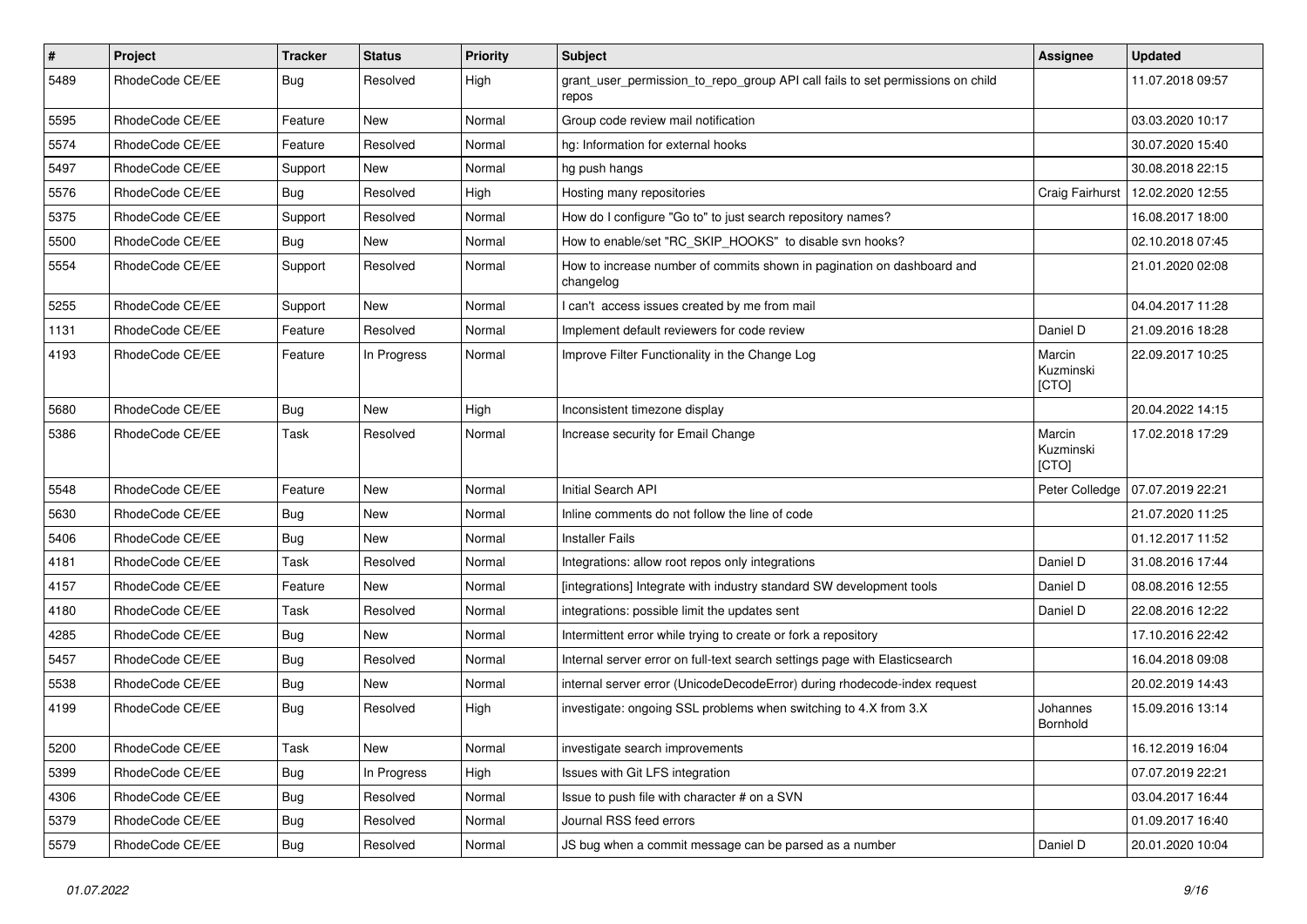| $\vert$ # | Project         | <b>Tracker</b> | <b>Status</b> | <b>Priority</b> | <b>Subject</b>                                                                                                     | <b>Assignee</b>              | <b>Updated</b>                    |
|-----------|-----------------|----------------|---------------|-----------------|--------------------------------------------------------------------------------------------------------------------|------------------------------|-----------------------------------|
| 5643      | RhodeCode CE/EE | Feature        | Resolved      | Low             | jump to bottom of review                                                                                           |                              | 30.04.2021 08:53                  |
| 5256      | RhodeCode CE/EE | Feature        | New           | Normal          | Last repository access time.                                                                                       |                              | 23.03.2017 16:34                  |
| 3372      | RhodeCode CE/EE | Bug            | In Progress   | High            | [Idap, groups] Customer gets an empty list of groups                                                               | Mikhail<br>Chernykh          | 08.06.2016 11:32                  |
| 3332      | RhodeCode CE/EE | Support        | New           | Normal          | LDAP settings page: Add button "test connection"                                                                   |                              | 17.03.2016 10:23                  |
| 5495      | RhodeCode CE/EE | Support        | New           | Normal          | Idap to crowd users_groups sync source                                                                             |                              | 10.09.2018 22:09                  |
| 5621      | RhodeCode CE/EE | <b>Bug</b>     | Resolved      | Urgent          | LDAP + User Groups authentication plugin not working after upgrade to 4.19.x                                       |                              | 15.06.2020 17:56                  |
| 5297      | RhodeCode CE/EE | <b>Bug</b>     | Resolved      | Normal          | Locale fails on a SuSE system                                                                                      |                              | 31.10.2018 08:36                  |
| 5434      | RhodeCode CE/EE | <b>Bug</b>     | Resolved      | Immediate       | Locale problem                                                                                                     |                              | 01.10.2021 09:51                  |
| 5682      | RhodeCode CE/EE | <b>Bug</b>     | <b>New</b>    | Normal          | Login Page stuck until page is refreshed                                                                           |                              | 30.06.2022 20:31                  |
| 4000      | RhodeCode CE/EE | Feature        | New           | Normal          | Make compare more functional                                                                                       | Marcin<br>Kuzminski<br>[CTO] | 18.11.2017 19:11                  |
| 2817      | RhodeCode CE/EE | Feature        | Resolved      | Normal          | Make largefiles downloadable from the interface                                                                    |                              | 27.03.2017 14:04                  |
| 5555      | RhodeCode CE/EE | <b>Bug</b>     | Resolved      | Normal          | Making Repository Public does not update the Default User Permissions                                              |                              | 28.05.2020 20:26                  |
| 5507      | RhodeCode CE/EE | <b>Bug</b>     | Resolved      | Normal          | Markdown rendering needs improvement                                                                               |                              | 15.08.2019 15:40                  |
| 5586      | RhodeCode CE/EE | Feature        | New           | Normal          | @mention should be a link                                                                                          |                              | 29.01.2020 11:46                  |
| 5368      | RhodeCode CE/EE | Feature        | Resolved      | Normal          | Mercurial: Close branch before merging it                                                                          |                              | Mathieu Cantin   21.01.2020 02:11 |
| 5669      | RhodeCode CE/EE | <b>Bug</b>     | Resolved      | Normal          | Mercurial commit messages doesn't show cyrillic symbols                                                            |                              | 01.10.2021 10:39                  |
| 5545      | RhodeCode CE/EE | <b>Bug</b>     | New           | Normal          | Merge commit to contain the username/reponame of the origin                                                        |                              | 28.02.2019 13:46                  |
| 5396      | RhodeCode CE/EE | Feature        | Resolved      | Normal          | Merge state with shadow repo should be created during pull request                                                 |                              | 12.10.2017 21:57                  |
| 4305      | RhodeCode CE/EE | Task           | Resolved      | Normal          | Meta-tagging could be excluded from limit                                                                          |                              | 09.11.2016 19:27                  |
| 5585      | RhodeCode CE/EE | Feature        | Resolved      | Normal          | Minimize downtime on rccontrol upgrade                                                                             |                              | 27.03.2020 09:45                  |
| 5615      | RhodeCode CE/EE | Feature        | Resolved      | Normal          | Misleading message in PR diff view "File was deleted in this version"                                              | Daniel D                     | 23.04.2020 17:40                  |
| 5221      | RhodeCode CE/EE | Task           | Resolved      | Normal          | Missing comment type in emails                                                                                     |                              | 19.02.2017 21:46                  |
| 5632      | RhodeCode CE/EE | <b>Bug</b>     | New           | Normal          | Missing Parent Folder for Personal Repo lacks proper handling                                                      |                              | 03.08.2020 07:56                  |
| 4244      | RhodeCode CE/EE | Support        | Resolved      | Normal          | mod dav svn template error when using auth realm with spaces in it                                                 | Martin<br>Bornhold           | 28.09.2016 12:07                  |
| 5633      | RhodeCode CE/EE | <b>Bug</b>     | Resolved      | Normal          | Moderately large pull requests fail because inefficient use of reviewer_data_json<br>column in pull_requests table |                              | 12.10.2020 23:13                  |
| 3261      | RhodeCode CE/EE | Task           | New           | Normal          | mousetrap.js bump to latest 1.5.X version                                                                          |                              | 17.03.2016 12:52                  |
| 4194      | RhodeCode CE/EE | Task           | Resolved      | Normal          | move svn http backend out of labs into a real VCS settings                                                         | Lisa Quatmann                | 14.09.2016 23:16                  |
| 5511      | RhodeCode CE/EE | Feature        | New           | Normal          | New feature to synchronize the fork with the remote repo from the summary page                                     |                              | 13.11.2018 01:23                  |
| 5655      | RhodeCode CE/EE | <b>Bug</b>     | Resolved      | Normal          | New public gist's id is always auto generated                                                                      |                              | 01.07.2021 12:06                  |
| 2264      | RhodeCode CE/EE | Bug            | Resolved      | Normal          | New user password change doesn't actually require a password change.                                               |                              | 12.08.2016 16:01                  |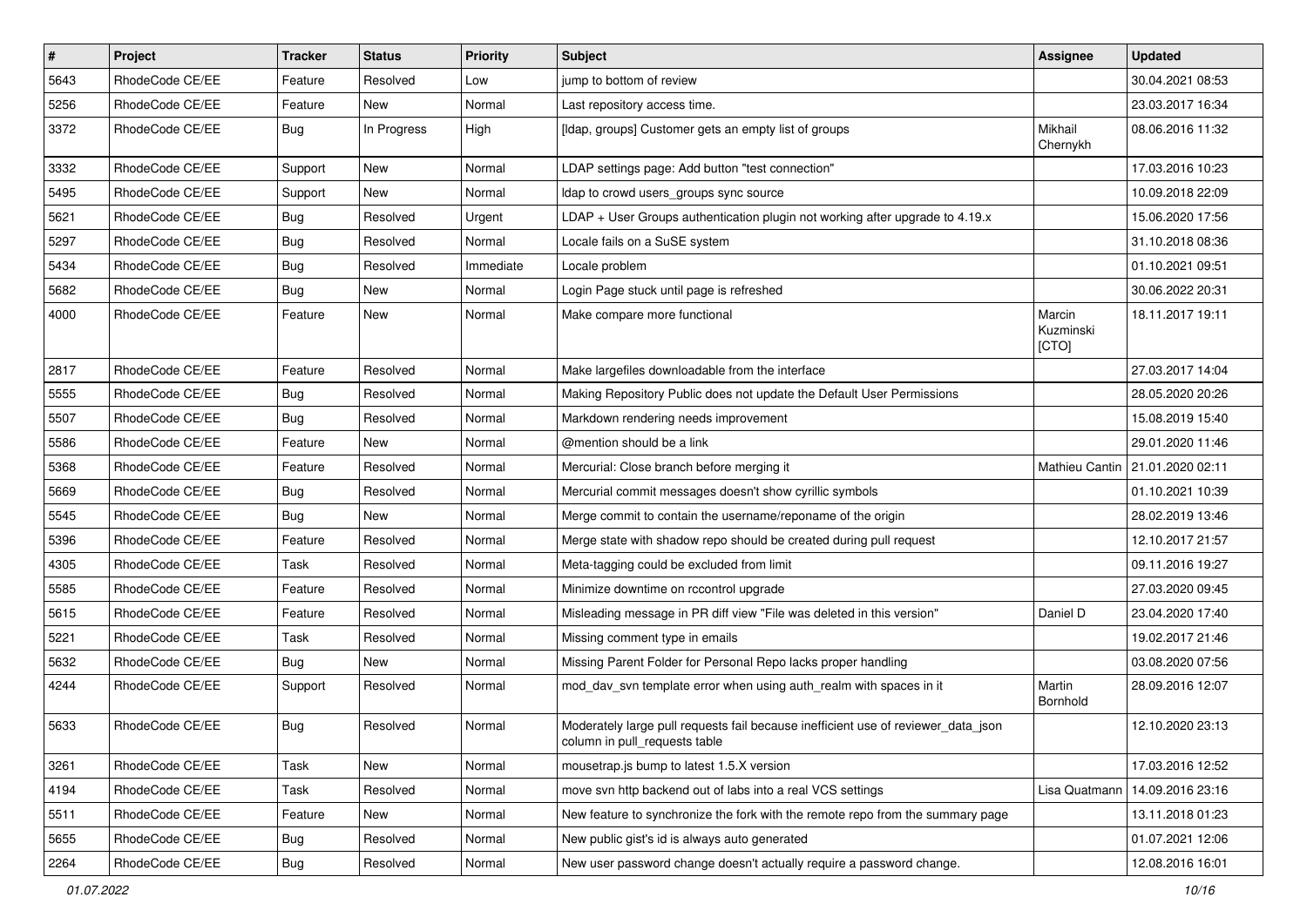| $\vert$ # | Project         | <b>Tracker</b> | <b>Status</b> | <b>Priority</b> | <b>Subject</b>                                                                                     | <b>Assignee</b>              | <b>Updated</b>   |
|-----------|-----------------|----------------|---------------|-----------------|----------------------------------------------------------------------------------------------------|------------------------------|------------------|
| 5164      | RhodeCode CE/EE | Bug            | Resolved      | Normal          | non-web calls are leaking session objects                                                          |                              | 13.01.2017 01:30 |
| 5505      | RhodeCode CE/EE | Bug            | Resolved      | Normal          | Notification emails from RhodeCode is garbled in Outlook 2016 web client                           |                              | 07.12.2018 09:49 |
| 3483      | RhodeCode CE/EE | Bug            | <b>New</b>    | Normal          | oauth: disable 3rd party registration if RhodeCode registration is disabled                        | Marcin<br>Kuzminski<br>[CTO] | 13.04.2016 12:13 |
| 3484      | RhodeCode CE/EE | Task           | <b>New</b>    | Normal          | oauth: reduce required permissions for 3rd party                                                   |                              | 13.04.2016 12:33 |
| 3923      | RhodeCode CE/EE | Bug            | New           | Normal          | odd exception on running internal-code                                                             |                              | 09.08.2016 10:54 |
| 3615      | RhodeCode CE/EE | Bug            | <b>New</b>    | Low             | (OperationalError) too many SQL variables on admin journal page                                    |                              | 06.05.2016 11:45 |
| 5203      | RhodeCode CE/EE | Task           | Resolved      | Normal          | optimise large repos speed                                                                         |                              | 08.09.2017 16:10 |
| 4153      | RhodeCode CE/EE | Task           | Resolved      | Normal          | Optimize readme fetching by changing the system of readme detection                                | Johannes<br>Bornhold         | 09.09.2016 10:17 |
| 4151      | RhodeCode CE/EE | Task           | Resolved      | Normal          | [packaging] Subversion to current 1.9.X                                                            |                              | 09.09.2016 10:18 |
| 5150      | RhodeCode CE/EE | Task           | Resolved      | Normal          | Password reset promts in my account should be hidden in accounts that are not of<br>type rhodecode | Marcin<br>Kuzminski<br>[CTO] | 02.01.2017 16:34 |
| 4202      | RhodeCode CE/EE | Task           | Resolved      | Normal          | Polish the 503.html page                                                                           | Daniel D                     | 30.08.2016 23:54 |
| 5337      | RhodeCode CE/EE | Bug            | Resolved      | Normal          | Possible memory leak after few Git Pull Requests                                                   |                              | 08.08.2017 13:08 |
| 3250      | RhodeCode CE/EE | Bug            | <b>New</b>    | Normal          | Posting a comment message is very slow !                                                           |                              | 17.03.2016 12:57 |
| 5677      | RhodeCode CE/EE | Support        | <b>New</b>    | Normal          | PR cross merge                                                                                     |                              | 28.01.2022 16:59 |
| 5515      | RhodeCode CE/EE | Bug            | Resolved      | Normal          | PR default reviewer is incorrect                                                                   |                              | 28.02.2019 13:52 |
| 5552      | RhodeCode CE/EE | Feature        | <b>New</b>    | High            | PR dependency across repos                                                                         |                              | 22.06.2019 01:15 |
| 5561      | RhodeCode CE/EE | <b>Bug</b>     | Resolved      | Normal          | PR diff doesn't update when target changes                                                         |                              | 21.05.2020 11:53 |
| 4234      | RhodeCode CE/EE | Task           | <b>New</b>    | Normal          | prepare and test RhodeCode VM image for AWS                                                        | Marcin Lulek                 | 11.07.2017 13:32 |
| 5442      | RhodeCode CE/EE | Feature        | Resolved      | Low             | Preview of Jupyter notebooks                                                                       | Marcin<br>Kuzminski<br>[CTO] | 16.01.2019 16:33 |
| 5644      | RhodeCode CE/EE | Bug            | <b>New</b>    | Normal          | PR inks to comments not working if files are collapsed                                             |                              | 02.12.2020 10:42 |
| 5271      | RhodeCode CE/EE | Feature        | <b>New</b>    | Normal          | Private comments                                                                                   |                              | 07.04.2017 12:01 |
| 5517      | RhodeCode CE/EE | Bug            | Resolved      | Urgent          | Problem with upgrading to Community-4.15                                                           |                              | 11.12.2018 06:32 |
| 5521      | RhodeCode CE/EE | Bug            | Resolved      | Normal          | Proxing SVN http requests does not work when using prefix for rhodecode.                           |                              | 28.02.2019 13:52 |
| 1055      | RhodeCode CE/EE | Feature        | Resolved      | Normal          | [pr, vcs] Expose the shadow repository of a pull request                                           | Martin<br>Bornhold           | 26.10.2016 10:33 |
| 5326      | RhodeCode CE/EE | Task           | Resolved      | Normal          | Public usergroup profile                                                                           | Bartłomiej<br>Wołyńczyk      | 22.02.2018 15:44 |
| 5272      | RhodeCode CE/EE | Feature        | Resolved      | Normal          | Pull Request checklist                                                                             |                              | 21.01.2020 02:09 |
| 5590      | RhodeCode CE/EE | <b>Bug</b>     | New           | Normal          | Pull Request creation takes 2 minutes                                                              |                              | 28.05.2020 20:48 |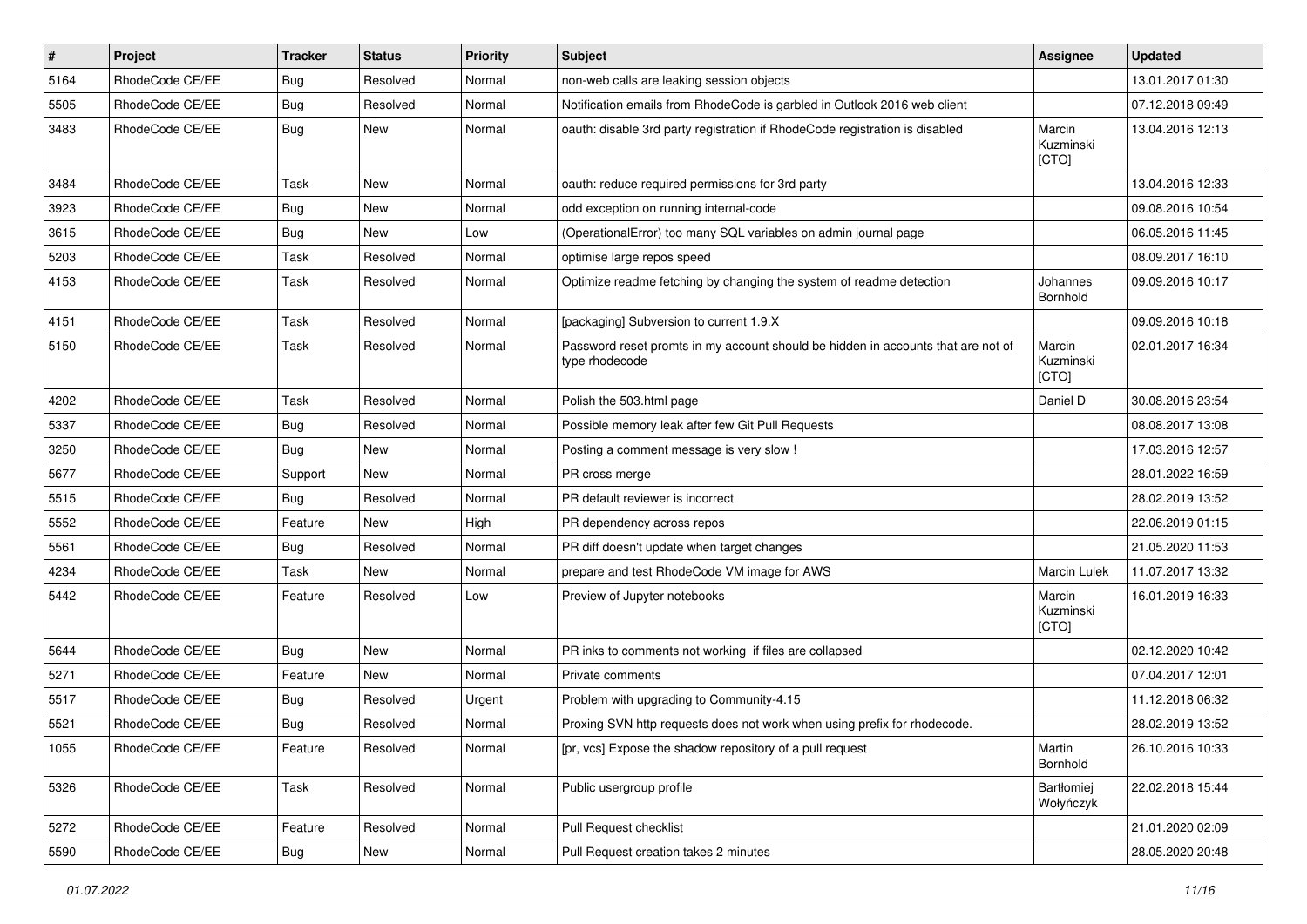| $\pmb{\#}$ | Project         | <b>Tracker</b> | <b>Status</b> | <b>Priority</b> | <b>Subject</b>                                                                                                                       | Assignee                     | <b>Updated</b>   |
|------------|-----------------|----------------|---------------|-----------------|--------------------------------------------------------------------------------------------------------------------------------------|------------------------------|------------------|
| 5596       | RhodeCode CE/EE | Bug            | Resolved      | Normal          | Pull Request duplicated after description edit                                                                                       |                              | 14.04.2020 13:28 |
| 5651       | RhodeCode CE/EE | Bug            | Resolved      | Normal          | Pull requests can get stuck if the diff is too large (it was created by mistake but we<br>can't open it to delete it)                |                              | 30.04.2021 08:53 |
| 5652       | RhodeCode CE/EE | Bug            | Resolved      | Normal          | Pull Requests: when title and descriptions contains character [] {} and () index out of<br>bound when attempting to comment/approve. |                              | 30.04.2021 08:53 |
| 5642       | RhodeCode CE/EE | Feature        | Resolved      | Normal          | pull request version column in commit list                                                                                           |                              | 30.04.2021 08:53 |
| 5634       | RhodeCode CE/EE | Bug            | Resolved      | Normal          | Quick Search Toolbar bugs out if pull request contains unicode double quote<br>character "                                           |                              | 12.10.2020 23:13 |
| 5494       | RhodeCode CE/EE | Bug            | New           | Normal          | rccontrol's python package management causes slow VCS SSH                                                                            |                              | 02.04.2019 11:56 |
| 5583       | RhodeCode CE/EE | Feature        | Resolved      | Normal          | rcextensions hook for pull request comment                                                                                           |                              | 23.04.2020 13:42 |
| 4169       | RhodeCode CE/EE | Task           | Resolved      | Normal          | re-architecture celery support                                                                                                       |                              | 17.11.2017 19:21 |
| 4279       | RhodeCode CE/EE | Bug            | Resolved      | Normal          | re-captcha validation is broken                                                                                                      | Martin<br>Bornhold           | 26.10.2016 22:27 |
| 4081       | RhodeCode CE/EE | Support        | Resolved      | Normal          | Receiving server 500 error when trying to clone repo from windows client using<br>eclipse                                            |                              | 12.07.2016 14:30 |
| 2539       | RhodeCode CE/EE | Feature        | Feedback      | Normal          | Recursive deletion of resources                                                                                                      |                              | 20.04.2016 08:52 |
| 5571       | RhodeCode CE/EE | Bug            | Resolved      | Normal          | redmine does not work with firefox any more                                                                                          |                              | 25.10.2019 12:38 |
| 4297       | RhodeCode CE/EE | Task           | Resolved      | Normal          | redo the my-pull-requests page to use the datagrid                                                                                   | Marcin<br>Kuzminski<br>[CTO] | 01.11.2016 09:31 |
| 5620       | RhodeCode CE/EE | <b>Bug</b>     | Resolved      | Normal          | Regression of mail rendering in Thunderbird                                                                                          |                              | 15.06.2020 16:45 |
| 5664       | RhodeCode CE/EE | Bug            | <b>New</b>    | Normal          | Regression: When assigning permissions, cannot see own group in auto-complete<br>without special conditions                          |                              | 29.07.2021 10:49 |
| 5235       | RhodeCode CE/EE | Task           | Resolved      | Normal          | relative image support                                                                                                               |                              | 10.03.2017 23:37 |
| 4108       | RhodeCode CE/EE | Task           | Resolved      | Normal          | Release 4.2.2                                                                                                                        |                              | 14.10.2016 13:08 |
| 4670       | RhodeCode CE/EE | Task           | Resolved      | Normal          | Release 4.5.1                                                                                                                        | Marcin<br>Kuzminski<br>[CTO] | 06.12.2016 21:13 |
| 4678       | RhodeCode CE/EE | Task           | Resolved      | Normal          | Release 4.5.2                                                                                                                        |                              | 19.12.2016 17:32 |
| 5207       | RhodeCode CE/EE | Task           | Resolved      | Low             | Release 4.6.1                                                                                                                        |                              | 13.02.2017 18:04 |
| 5636       | RhodeCode CE/EE | Bug            | Resolved      | High            | Remap and Rescan 500 Internal Server Error                                                                                           |                              | 30.04.2021 08:53 |
| 5570       | RhodeCode CE/EE | Bug            | <b>New</b>    | Normal          | Remap repositories always fail in RhodeCode community                                                                                |                              | 04.10.2019 14:50 |
| 5635       | RhodeCode CE/EE | Feature        | Resolved      | Normal          | Remember column sorted by of the "Pull Requests You Participate In" table                                                            |                              | 30.11.2020 22:30 |
| 5509       | RhodeCode CE/EE | Bug            | <b>New</b>    | Normal          | Remove `!important attributes` from UI elements                                                                                      |                              | 07.12.2018 07:40 |
| 5198       | RhodeCode CE/EE | Task           | Resolved      | Normal          | remove pyro4 from enterprise                                                                                                         |                              | 07.02.2017 19:28 |
| 3376       | RhodeCode CE/EE | Task           | <b>New</b>    | Normal          | Repo action plugins                                                                                                                  |                              | 24.03.2016 15:21 |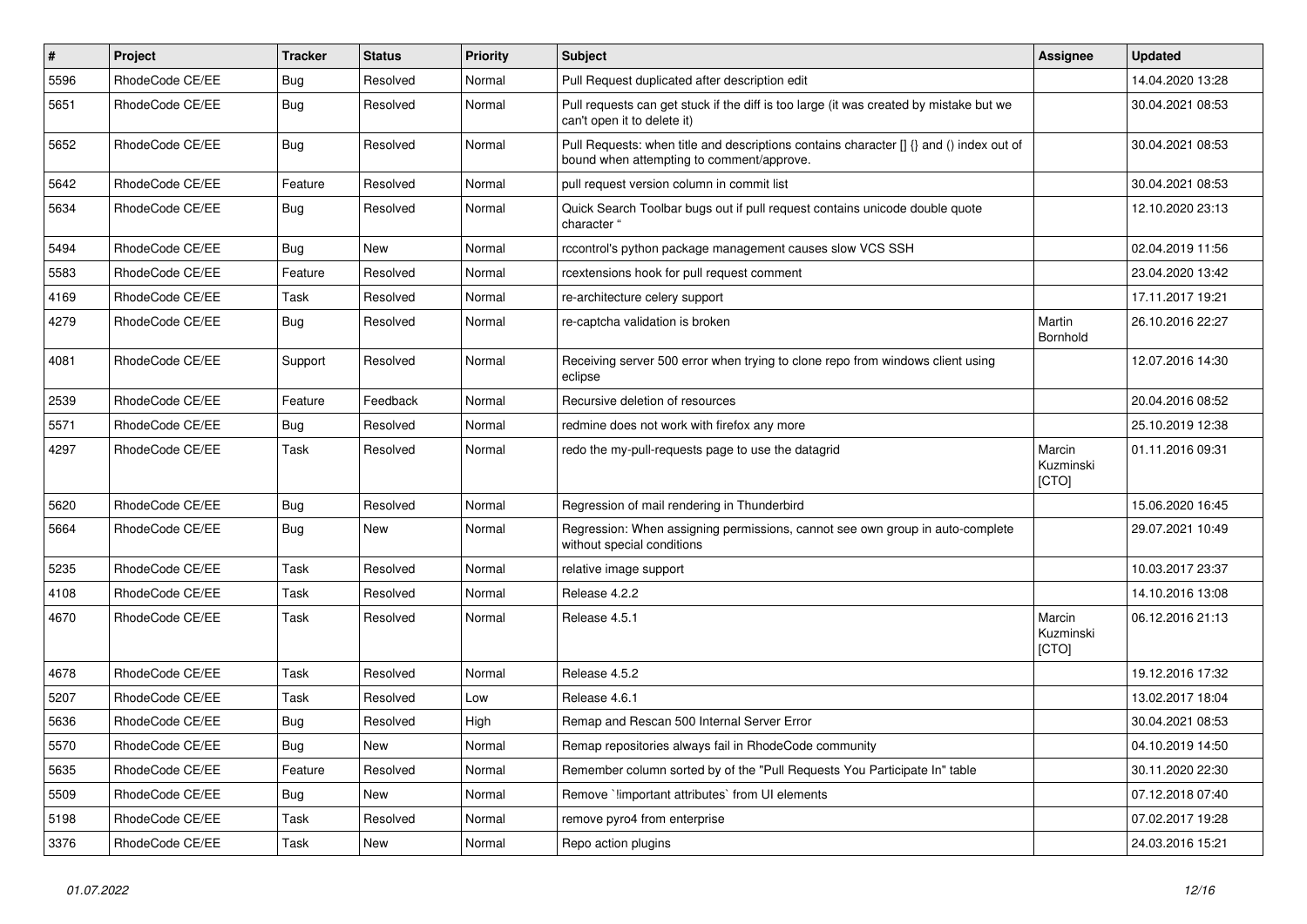| $\pmb{\#}$ | Project         | <b>Tracker</b> | <b>Status</b> | <b>Priority</b> | Subject                                                                                         | <b>Assignee</b>              | <b>Updated</b>   |
|------------|-----------------|----------------|---------------|-----------------|-------------------------------------------------------------------------------------------------|------------------------------|------------------|
| 5543       | RhodeCode CE/EE | Feature        | New           | Normal          | Repo API should have equivalent get_repo_audit_logs() to User API call<br>get_user_audit_logs() |                              | 26.02.2019 12:22 |
| 5380       | RhodeCode CE/EE | Bug            | Resolved      | Normal          | repo commits pageintion error                                                                   |                              | 06.09.2017 19:16 |
| 5460       | RhodeCode CE/EE | <b>Bug</b>     | New           | Low             | Repo creation stuck when remote clone returns partial http code 500                             |                              | 06.07.2018 19:14 |
| 5670       | RhodeCode CE/EE | Bug            | <b>New</b>    | Normal          | Repo-level administrators can usurp owner of repoistory                                         |                              | 01.12.2021 16:18 |
| 5278       | RhodeCode CE/EE | Feature        | New           | Normal          | Require support for git repositories of the form git://                                         |                              | 13.04.2017 15:20 |
| 5540       | RhodeCode CE/EE | Bug            | New           | Normal          | Rhode Code 4.15.2 VCS Caching(?) behaviour                                                      |                              | 25.02.2019 17:01 |
| 5433       | RhodeCode CE/EE | Bug            | Resolved      | High            | RhodeCode Community 4.11 doesn't handle HG largefiles extension                                 |                              | 01.02.2018 20:08 |
| 4178       | RhodeCode CE/EE | Bug            | Resolved      | Normal          | RhodeCode EE OVA VM wont run on a ESX 6.0 host                                                  | Marcin<br>Kuzminski<br>[CTO] | 15.09.2016 13:25 |
| 4303       | RhodeCode CE/EE | Support        | New           | Normal          | rhodecode instance                                                                              |                              | 08.11.2016 16:32 |
| 5645       | RhodeCode CE/EE | <b>Bug</b>     | <b>New</b>    | High            | Rhodecode returns 400 Bad request on huge mercurial repos                                       |                              | 18.12.2020 06:29 |
| 3504       | RhodeCode CE/EE | Task           | In Progress   | Normal          | [routing] Move static assets under a common prefix                                              |                              | 19.07.2016 12:27 |
| 5202       | RhodeCode CE/EE | Task           | Resolved      | Normal          | run git gc and git repack on GIT repos when we have a scheduler via celery in<br>pyramid        |                              | 04.12.2017 20:49 |
| 5604       | RhodeCode CE/EE | Bug            | Resolved      | High            | Search error on second result page                                                              | Daniel D                     | 30.03.2020 16:01 |
| 4304       | RhodeCode CE/EE | Bug            | Resolved      | High            | Search: Internal Server Error                                                                   |                              | 26.11.2016 16:26 |
| 5391       | RhodeCode CE/EE | Task           | Resolved      | High            | Secure Email change                                                                             |                              | 17.04.2018 21:50 |
| 3967       | RhodeCode CE/EE | Support        | In Progress   | Normal          | Server 500 error                                                                                |                              | 11.08.2016 13:39 |
| 5619       | RhodeCode CE/EE | Bug            | Resolved      | Normal          | Setting Landing Commit to SVN Trunk results in Files tab hitting a 404                          |                              | 04.06.2020 23:51 |
| 4226       | RhodeCode CE/EE | Feature        | <b>New</b>    | Normal          | [settings, system info] add VCS and Channelstream status to System Info                         |                              | 14.09.2016 16:45 |
| 5484       | RhodeCode CE/EE | Support        | New           | Normal          | Setting up ssh, remote hg not found                                                             |                              | 06.07.2018 23:41 |
| 5512       | RhodeCode CE/EE | <b>Bug</b>     | <b>New</b>    | Normal          | Show commit phase in summary view                                                               |                              | 09.11.2018 21:37 |
| 5614       | RhodeCode CE/EE | Feature        | Resolved      | Normal          | Show context function name in hg diffs                                                          |                              | 23.04.2020 13:43 |
| 5520       | RhodeCode CE/EE | Feature        | Resolved      | Normal          | Show the head commits shas when the merge is prevented due to multiple heads                    |                              | 28.02.2019 13:52 |
| 4233       | RhodeCode CE/EE | Bug            | Resolved      | High            | slack, git push problem                                                                         | Daniel D                     | 26.09.2016 11:56 |
| 4676       | RhodeCode CE/EE | Bug            | Resolved      | Normal          | Some admin passwords can make installation fail                                                 |                              | 16.12.2016 16:16 |
| 5441       | RhodeCode CE/EE | Feature        | New           | Low             | Some files not parsed as XML files                                                              | Marcin<br>Kuzminski<br>[CTO] | 12.06.2018 12:23 |
| 5593       | RhodeCode CE/EE | Support        | New           | Normal          | SSH connections                                                                                 |                              | 17.02.2020 16:18 |
| 5343       | RhodeCode CE/EE | Task           | Resolved      | Normal          | SSH key management and SSH support                                                              |                              | 18.08.2017 23:50 |
| 5569       | RhodeCode CE/EE | Bug            | Resolved      | Normal          | SshWrapper error                                                                                |                              | 21.01.2020 02:02 |
| 4312       | RhodeCode CE/EE | Task           | New           | Normal          | Storage location changes                                                                        |                              | 11.07.2017 13:31 |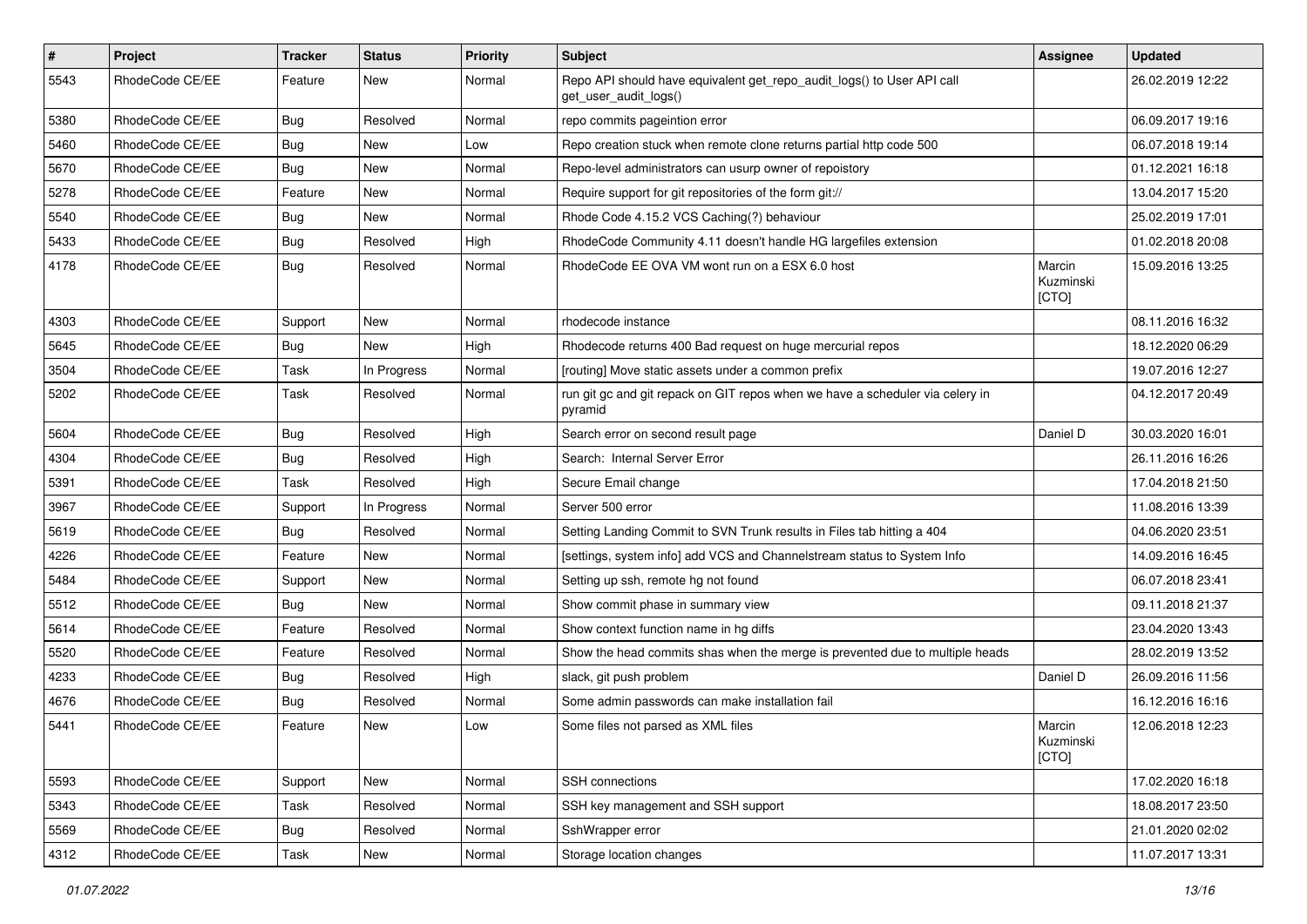| $\pmb{\#}$ | Project         | <b>Tracker</b> | <b>Status</b> | <b>Priority</b> | <b>Subject</b>                                                                          | Assignee                     | <b>Updated</b>   |
|------------|-----------------|----------------|---------------|-----------------|-----------------------------------------------------------------------------------------|------------------------------|------------------|
| 4207       | RhodeCode CE/EE | Feature        | Resolved      | Normal          | Support for obsolescence markers in changelog UI                                        |                              | 19.05.2017 16:14 |
| 5382       | RhodeCode CE/EE | Feature        | <b>New</b>    | Normal          | Support for repository aliases                                                          | Marcin<br>Kuzminski<br>[CTO] | 04.09.2017 15:17 |
| 4235       | RhodeCode CE/EE | Task           | Resolved      | High            | Support GIT LFS server                                                                  |                              | 23.03.2017 17:24 |
| 3922       | RhodeCode CE/EE | Bug            | New           | Normal          | svn backend returns different diff to git/hg backends                                   |                              | 11.05.2016 14:29 |
| 5599       | RhodeCode CE/EE | Bug            | Resolved      | Normal          | SVN navigation to trunk fails                                                           | Daniel D                     | 04.04.2020 11:21 |
| 5395       | RhodeCode CE/EE | Support        | Resolved      | Normal          | Svn protocols and performance                                                           |                              | 04.04.2019 18:08 |
| 4089       | RhodeCode CE/EE | Bug            | Resolved      | Normal          | svn repository does not exist                                                           |                              | 12.06.2018 12:29 |
| 5541       | RhodeCode CE/EE | Support        | New           | Normal          | <b>SVN Settings: Repository Patterns</b>                                                |                              | 16.12.2019 15:35 |
| 5606       | RhodeCode CE/EE | Bug            | Resolved      | High            | SVN + ssh subdirectory failure                                                          | Daniel D                     | 09.04.2020 03:29 |
| 5608       | RhodeCode CE/EE | Bug            | Resolved      | High            | svn+ssh user set incorrectly                                                            | Daniel D                     | 31.03.2020 18:21 |
| 3022       | RhodeCode CE/EE | Bug            | <b>New</b>    | Normal          | SVN support with repositories groups                                                    |                              | 26.07.2016 18:25 |
| 5394       | RhodeCode CE/EE | Support        | New           | Normal          | SVN to Git / Mercurial Migration                                                        |                              | 03.10.2017 09:29 |
| 3357       | RhodeCode CE/EE | Bug            | Resolved      | Normal          | switch to sometimes fails to load files metadata                                        |                              | 30.03.2016 10:56 |
| 4276       | RhodeCode CE/EE | Bug            | Resolved      | Normal          | System info page uses mercurial/git versions from RhodeCode instead of VCSServer        | Marcin<br>Kuzminski<br>[CTO] | 14.11.2016 21:19 |
| 5277       | RhodeCode CE/EE | Bug            | Resolved      | Normal          | table id=user list table - Ajax error                                                   |                              | 13.04.2017 01:04 |
| 4299       | RhodeCode CE/EE | Task           | New           | Normal          | TEMPLATE repo groups                                                                    |                              | 22.09.2017 10:26 |
| 5649       | RhodeCode CE/EE | Bug            | <b>New</b>    | Normal          | test-file-upload                                                                        |                              | 17.12.2020 23:08 |
| 4190       | RhodeCode CE/EE | <b>Bug</b>     | New           | Normal          | [tests] fix or remove rst xss inline test                                               |                              | 22.08.2016 12:15 |
| 4189       | RhodeCode CE/EE | Bug            | <b>New</b>    | Normal          | [tests, git] count of commit ids is different for git than hg when comparing remote     |                              | 22.08.2016 12:34 |
| 4188       | RhodeCode CE/EE | Bug            | New           | Normal          | [tests, svn] changeset tests produce different results for svn                          |                              | 22.08.2016 09:54 |
| 4090       | RhodeCode CE/EE | Bug            | Resolved      | Normal          | test ticket                                                                             |                              | 09.03.2021 20:39 |
| 3555       | RhodeCode CE/EE | Bug            | Resolved      | Normal          | Then disabled repo location change the panel should explicitly state that it's disabled |                              | 25.04.2016 10:34 |
| 5624       | RhodeCode CE/EE | <b>Bug</b>     | New           | Normal          | Timeout when trying to test SMTP email configuration                                    |                              | 01.07.2020 20:01 |
| 5559       | RhodeCode CE/EE | Bug            | New           | Normal          | Timezone handling issue on repos list                                                   |                              | 07.07.2019 22:19 |
| 4255       | RhodeCode CE/EE | Bug            | New           | Normal          | [translation, i18n] translation not being applied to integrations pages                 |                              | 30.09.2016 15:56 |
| 5547       | RhodeCode CE/EE | <b>Bug</b>     | New           | Normal          | UI not consistent between Firefox and Chrome                                            |                              | 01.03.2019 23:35 |
| 5316       | RhodeCode CE/EE | Feature        | In Progress   | Normal          | UI should provide checkout URL for a SVN path                                           |                              | 06.11.2017 21:59 |
| 5672       | RhodeCode CE/EE | Bug            | New           | Normal          | Unable to browse git repository folders with # in names                                 |                              | 16.12.2021 18:13 |
| 5475       | RhodeCode CE/EE | Bug            | New           | Normal          | Unable to locate user in OpenLDAP directory via Idaps                                   |                              | 08.06.2018 20:06 |
| 5436       | RhodeCode CE/EE | Bug            | Resolved      | High            | Unable To Open Pull Request in 4.11.2                                                   |                              | 14.02.2018 11:14 |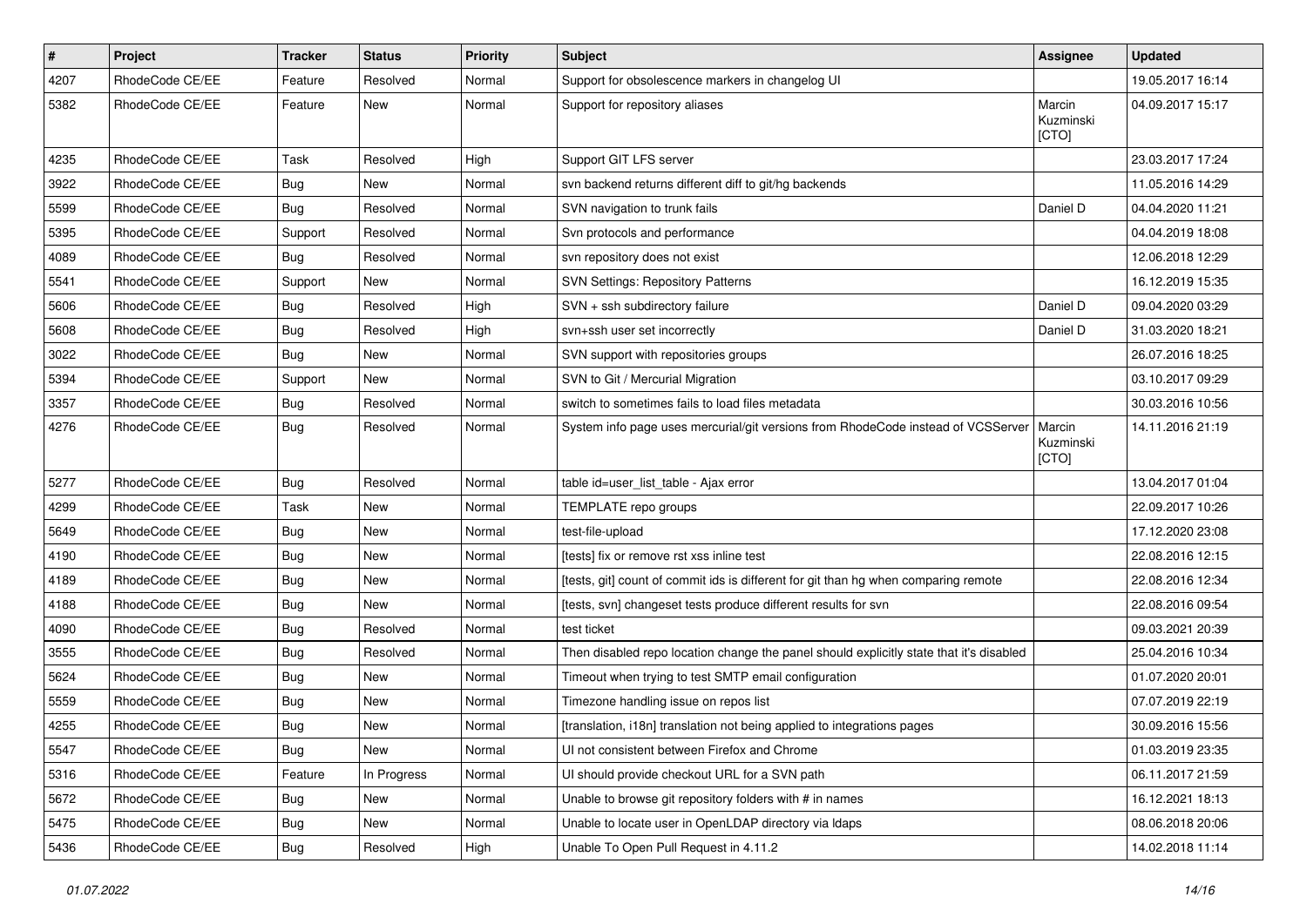| #    | Project         | <b>Tracker</b> | <b>Status</b> | <b>Priority</b> | <b>Subject</b>                                                                                                                    | <b>Assignee</b>              | <b>Updated</b>   |
|------|-----------------|----------------|---------------|-----------------|-----------------------------------------------------------------------------------------------------------------------------------|------------------------------|------------------|
| 2844 | RhodeCode CE/EE | Task           | New           | Normal          | Update Bcrypt to a maintained version                                                                                             |                              | 17.02.2018 20:37 |
| 5584 | RhodeCode CE/EE | Feature        | <b>New</b>    | Normal          | "update pull request link" message on vcs client                                                                                  |                              | 23.01.2020 10:32 |
| 5622 | RhodeCode CE/EE | Bug            | Resolved      | High            | Upgrade from 4.18.3 to 4.19.3 broke all PRs                                                                                       |                              | 28.07.2020 16:44 |
| 5269 | RhodeCode CE/EE | Support        | <b>New</b>    | Normal          | Upgrade from RC EE 3.7.1 to RC EE 4.x                                                                                             |                              | 29.06.2017 19:36 |
| 5491 | RhodeCode CE/EE | Support        | New           | Urgent          | Upgrade RhodeCode Community + VCSSERVER from 4.10.4 to 4.12.4, pull request<br>stop working with reviewers                        |                              | 30.08.2018 09:47 |
| 5544 | RhodeCode CE/EE | Support        | Resolved      | Normal          | Use of authentication token with LDAP account results in account lockout when max<br>bad password attempts are configured in LDAP |                              | 27.02.2019 10:09 |
| 5523 | RhodeCode CE/EE | Bug            | Resolved      | High            | user from AD is asked to change his password when logs in.                                                                        | Thierry<br>Wynsdau           | 28.05.2020 20:28 |
| 5400 | RhodeCode CE/EE | Task           | New           | Normal          | User group - subgroup support                                                                                                     |                              | 06.11.2017 22:00 |
| 5259 | RhodeCode CE/EE | Bug            | Resolved      | Normal          | user-journal storage changes                                                                                                      |                              | 12.04.2017 00:04 |
| 4003 | RhodeCode CE/EE | Task           | Resolved      | Normal          | User personal repository groups improvements                                                                                      |                              | 07.11.2016 16:12 |
| 5519 | RhodeCode CE/EE | Bug            | New           | High            | User unable to fork the repo despite setting Repository Forking to Disabled                                                       |                              | 11.12.2018 22:21 |
| 3939 | RhodeCode CE/EE | Bug            | New           | Normal          | [ux] changelog filter blank after going back in browser                                                                           |                              | 18.05.2016 14:50 |
| 3441 | RhodeCode CE/EE | Bug            | New           | Normal          | [ux] clicking on line in file view scrolls to that line                                                                           |                              | 05.04.2016 13:35 |
| 3455 | RhodeCode CE/EE | Feature        | <b>New</b>    | Normal          | [ux] commit message search should render entire commit message                                                                    |                              | 07.04.2016 17:50 |
| 3460 | RhodeCode CE/EE | Feature        | <b>New</b>    | Normal          | [ux, frontend] hide "show more" button when there is nothing more to show                                                         |                              | 11.04.2016 13:37 |
| 4144 | RhodeCode CE/EE | Feature        | New           | Normal          | Tux1 improve enable/disable of notifications                                                                                      |                              | 02.08.2016 17:19 |
| 4065 | RhodeCode CE/EE | Bug            | Resolved      | Normal          | [ux, login] 404 on login after comment attempt                                                                                    | Marcin<br>Kuzminski<br>[CTO] | 04.07.2016 00:40 |
| 4051 | RhodeCode CE/EE | Task           | <b>New</b>    | Normal          | [ux, renderering] Consistent formatting on text fields.                                                                           |                              | 22.09.2017 10:27 |
| 4216 | RhodeCode CE/EE | Task           | New           | Normal          | [ux, renderers] implement consistent rendering for text fields                                                                    |                              | 06.09.2016 11:46 |
| 5266 | RhodeCode CE/EE | Bug            | Resolved      | Normal          | Validate if changes in target branches get's propagated on Pull request updates                                                   |                              | 05.04.2017 18:10 |
| 4227 | RhodeCode CE/EE | Support        | Resolved      | Normal          | VBScript files detected as text/plain - no syntax highlighting                                                                    |                              | 14.09.2016 22:38 |
| 5522 | RhodeCode CE/EE | Bug            | Resolved      | Low             | vcsserver fails when url contains extra "/"                                                                                       |                              | 28.02.2019 13:52 |
| 5492 | RhodeCode CE/EE | Bug            | <b>New</b>    | Normal          | VCSServer + SVN 1.10                                                                                                              |                              | 26.07.2018 15:01 |
| 4247 | RhodeCode CE/EE | Bug            | Resolved      | Normal          | [vcs] Using current time as timestamp during archive creating leads to changing<br>hashes                                         | Martin<br>Bornhold           | 28.09.2016 12:07 |
| 5412 | RhodeCode CE/EE | Bug            | Resolved      | Normal          | Webhook for "pullrequest commented" event returns incomplete data                                                                 |                              | 27.02.2018 18:00 |
| 5471 | RhodeCode CE/EE | <b>Bug</b>     | New           | Normal          | Webhook integration failing: need more than 3 values to unpack                                                                    |                              | 01.06.2018 02:26 |
| 5210 | RhodeCode CE/EE | <b>Bug</b>     | Resolved      | Normal          | webook problems                                                                                                                   |                              | 13.02.2017 19:43 |
| 5506 | RhodeCode CE/EE | Bug            | New           | Normal          | Web UI fonts are not looking good and is difficult to read for people with low vision                                             |                              | 26.10.2018 09:38 |
| 5414 | RhodeCode CE/EE | Bug            | New           | High            | When Opening New Pull Request, Target Revision Default Is Undesireable                                                            |                              | 11.04.2018 23:20 |